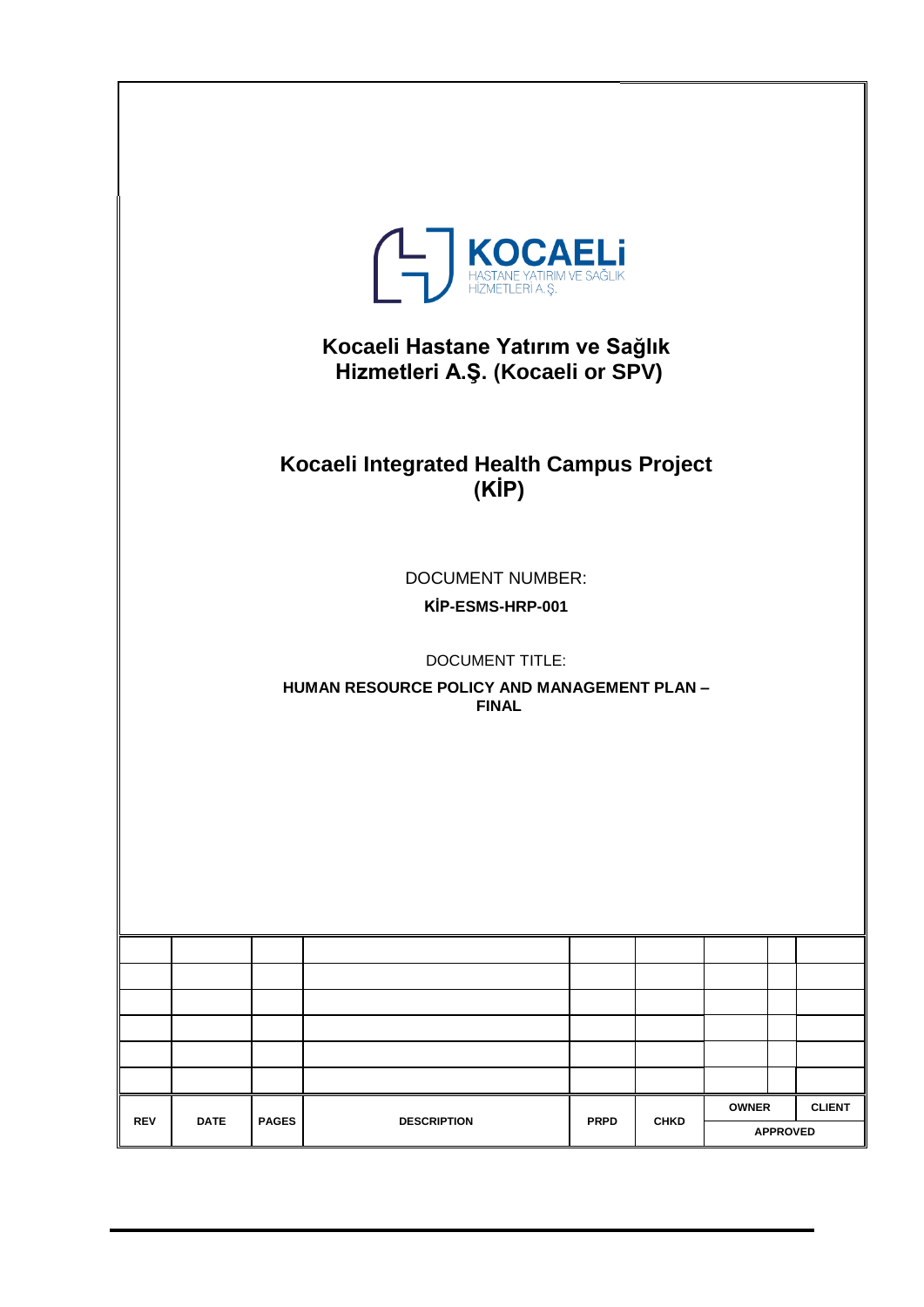#### <span id="page-1-0"></span>**PURPOSE SCOPE**

This Management Plan has been developed in accordance with SPV policies, the commitments undertaken by SPV in the ESA, Turkish regulatory framework, IFC Performance Standards, IFC General and Sector Specific EHS Guidelines, EBRD Performance Requirements, OPIC Environmental and Social Policy Statement and EDC. Where no national regulation or international standard/guideline applies, it considers the adoption of Good International Industry Practices (GIIP).

The purpose of this plan is to provide the general approach for developing and implementing a thorough training and awareness program on the management of environmental, social, occupational health and safety issues to relevant parties involved in the Project during the Construction phase.

It includes guidelines and minimum requirements for EPC Contractor for defining its own procedure appropriate to the nature and scale of the Project Construction phase.

#### <span id="page-1-1"></span>**APPLICATION**

This Management Plan applies to the Project Construction phase only; the Operation phase aspects will be addressed in separate documents. It applies to construction work activities under the control of SPV, of EPC Contractor and Subcontractors and to all KİP employees.

#### <span id="page-1-2"></span>**DEFINITIONS**

| Kocaeli or SPV:                                                             | Kocaeli Hastane Yatırım ve Sağlık Hizmetleri A.Ş.                                                                                                                                                                                                                                                                                                          |
|-----------------------------------------------------------------------------|------------------------------------------------------------------------------------------------------------------------------------------------------------------------------------------------------------------------------------------------------------------------------------------------------------------------------------------------------------|
| Kocaeli Integrated Health Campus<br>Project (or "KİP" or simply "Project"): | Kocaeli Integrated Health Campus Project, being executed by SPV or its<br>affiliates                                                                                                                                                                                                                                                                       |
| EPC Contractor (or simply EPC):                                             | Gama - Türkerler Kocaeli Adi Ortaklığı & Gama Türkerler Dubai                                                                                                                                                                                                                                                                                              |
| Site Management:                                                            | All key managerial roles involved in the Construction Site management,<br>mainly referring to the EPC Contractor's personnel.                                                                                                                                                                                                                              |
| <b>Environmental and Social</b><br>Management System (ESMS)                 | The complete set of documents (including but not limited to: policies,<br>manuals, plans, procedures, work instruction and records) developed to<br>address, manage, monitor, audit and review the environmental, social,<br>health and safety aspects of the KİP, aimed at mitigating potential ESHS<br>risks and impacts and improving ESHS performance. |
| Guidelines to EPC Contractor                                                | Guidelines to EPC for the development of its own ESMS and associated<br>EPC Contractor Procedures appropriate to the nature and scale of the<br>Project are contained in SPV ESMS documentation. SPV ESMS<br>documentation, identify also minimum requirements and specific<br>responsibilities for EPC Contractor in line with the EPC contract.          |
| <b>Construction Site:</b>                                                   | The Construction Site includes all areas impacted in any manner by the<br>construction activities.                                                                                                                                                                                                                                                         |
| <b>Environmental and Social</b><br>Management Plans (ESMPs)                 | Plans issued by SPV addressing significant Environmental and Social<br>aspects (as identified in the ESA) by defining specific management<br>methods, mitigation measures, monitoring activities, reporting, auditing<br>and review.                                                                                                                       |
| <b>EPC Contractor Procedure</b>                                             | A procedure to be prepared by EPC, to be used by EPC to describe how<br>the mitigation and monitoring measures/actions outlined in SPV ESMPs<br>are actually implemented.                                                                                                                                                                                  |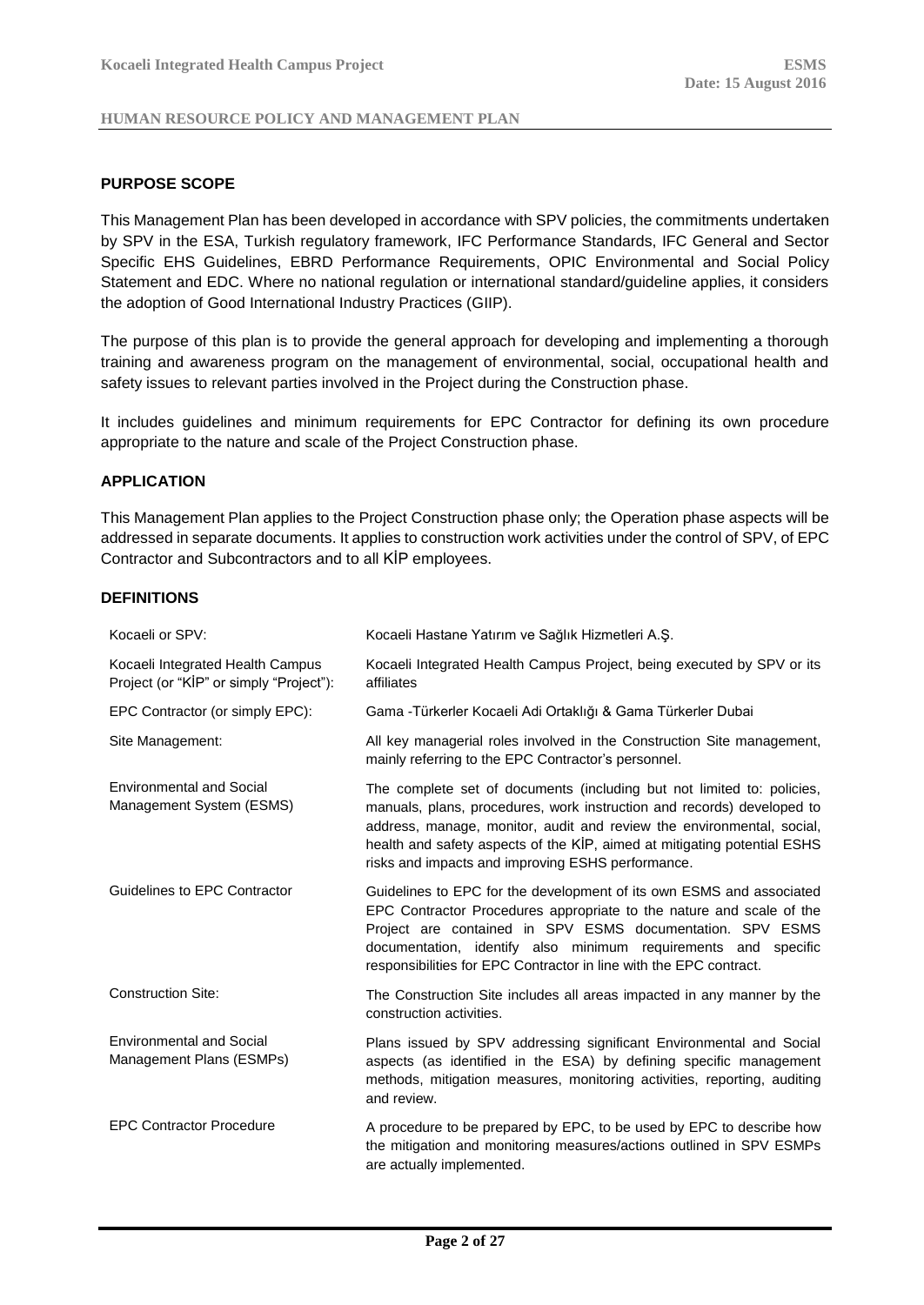## <span id="page-2-0"></span>**ACRONYMS**

| <b>KIP</b>   | Kocaeli Integrated Health Campus Project          |
|--------------|---------------------------------------------------|
| <b>SPV</b>   | Kocaeli Hastane Yatırım ve Sağlık Hizmetleri A.Ş. |
| Golder       | Golder Associates Turkey Ltd. Sti.                |
| <b>BAT</b>   | Best Available Technology                         |
| <b>CRD</b>   | <b>Community Relation Department</b>              |
| <b>CRO</b>   | <b>Community Relation Officer</b>                 |
| <b>EBRD</b>  | European Bank for Reconstruction and Development  |
| <b>EDC</b>   | <b>Export Development Canada</b>                  |
| <b>EHS</b>   | Environmental, Health and Safety                  |
| <b>EPC</b>   | <b>Engineering Procurement and Construction</b>   |
| <b>EPRP</b>  | Emergency Preparedness and Response Plan          |
| ES           | <b>Environmental and Social</b>                   |
| <b>ESHS</b>  | Environmental, Social Health and Safety           |
| <b>ESA</b>   | <b>Environmental and Social Assessment</b>        |
| ESMP(s)      | Environmental and Social Management Plan(s)       |
| <b>ESMS</b>  | Environmental and Social Management System        |
| <b>ESAP</b>  | Environmental and Social Action Plan              |
| EU           | European Union                                    |
| <b>GHG</b>   | Greenhouse Gas                                    |
| <b>GIIP</b>  | Good International Industry Practice              |
| <b>HRD</b>   | Human Resources Department                        |
| <b>HRM</b>   | Human Resources Manager                           |
| HS (or OHS)  | (Occupational) Health and Safety                  |
| <b>IFC</b>   | International Finance Corporation                 |
| <b>ISO</b>   | International Organization for Standardization    |
| <b>KPI</b>   | Key Performance Indicators                        |
| <b>OHSAS</b> | Occupational Health and Safety Assessment Scheme  |
| <b>OPIC</b>  | Overseas Private Investment Corporation           |
| <b>PR</b>    | Performance Requirement (issued by EBRD)          |
| <b>PS</b>    | Performance Standard (issued by IFC)              |
| <b>QRA</b>   | Quantitative Risk Analysis                        |
| <b>SEP</b>   | Stakeholder Engagement Plan                       |
| <b>WHO</b>   | World Health Organization                         |
| HR.          | <b>Human Resources</b>                            |
| <b>ILO</b>   | International Labor Organization                  |
| GT           | Gama - Türkerler                                  |
| Project      | Kocaeli Integrate Health Campus Project           |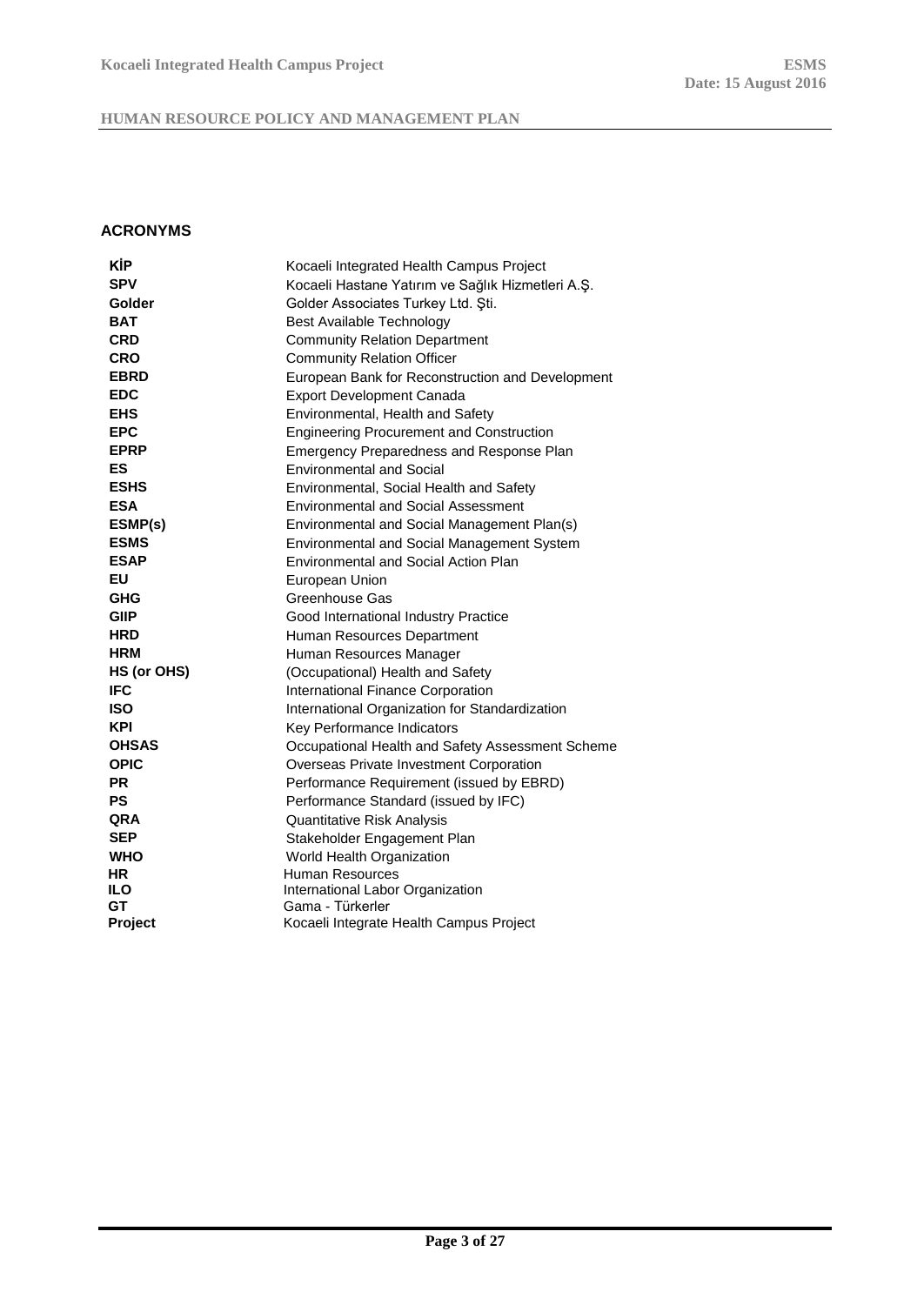# **TABLE of CONTENTS**

| 1.              |                                                                        |  |  |  |
|-----------------|------------------------------------------------------------------------|--|--|--|
| 2.              |                                                                        |  |  |  |
| 3.              |                                                                        |  |  |  |
| 4.              |                                                                        |  |  |  |
| 5.              |                                                                        |  |  |  |
| 6.              |                                                                        |  |  |  |
|                 |                                                                        |  |  |  |
|                 |                                                                        |  |  |  |
|                 |                                                                        |  |  |  |
| 7.              |                                                                        |  |  |  |
| 8.              |                                                                        |  |  |  |
| 9.              |                                                                        |  |  |  |
| 10 <sub>1</sub> |                                                                        |  |  |  |
| 11.             |                                                                        |  |  |  |
| 12.             |                                                                        |  |  |  |
| 13.             |                                                                        |  |  |  |
| 14.             |                                                                        |  |  |  |
| 15.             |                                                                        |  |  |  |
| 16.             |                                                                        |  |  |  |
| 17.             | WORKERS ETHICAL CODE OF CONDUCT (CODE OF BUSINESS CONDUCT)  21         |  |  |  |
| 18.             | CHILD LABOR AND FORCED LABOR / NON-EMPLOYEE WORKERS & SUPPLY CHAIN  21 |  |  |  |
| 19.             |                                                                        |  |  |  |
|                 |                                                                        |  |  |  |
|                 |                                                                        |  |  |  |
| 20.             |                                                                        |  |  |  |
| 21.             |                                                                        |  |  |  |
|                 |                                                                        |  |  |  |
|                 |                                                                        |  |  |  |
|                 |                                                                        |  |  |  |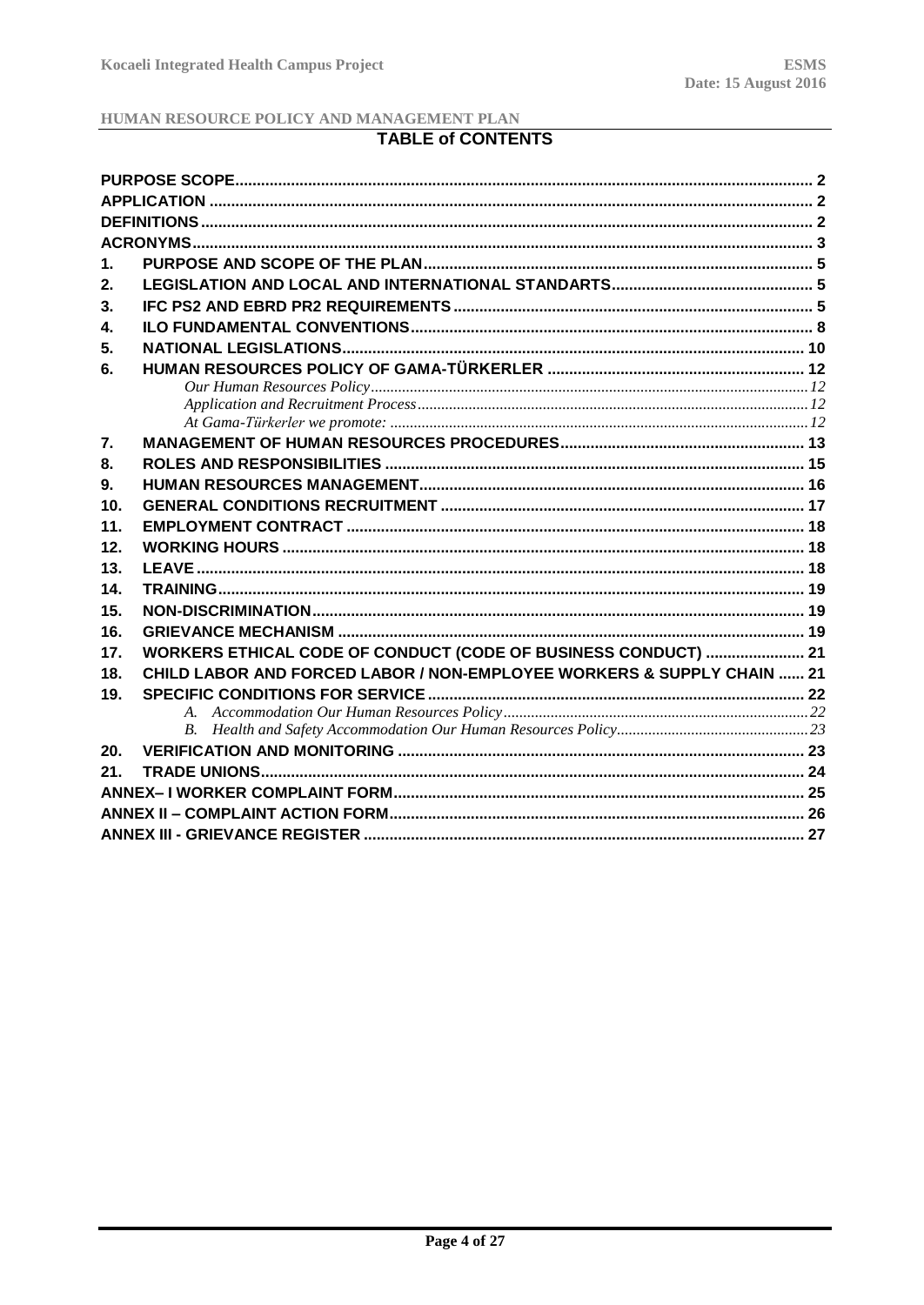### <span id="page-4-0"></span>**1. PURPOSE AND SCOPE OF THE PLAN**

This Human Resources Management Plan (HRMP) will be implemented in order to describe how labor and working conditions will be managed for the construction phase of the Project. This plan will address the following issues:

- Legal and Policy Context
- General Condition of Service
- Non-Discrimination
- Grievance Mechanism
- Child Labor and Forced Labor
- Health and Safety
- Supply Chains

### <span id="page-4-1"></span>**2. LEGISLATION AND LOCAL AND INTERNATIONAL STANDARTS**

Legislations and standards that apply to the project comprise the following:

- IFC Performance Standard 2: Labor and Working Conditions
- EBRD Performance Requirement 2: Labor and Working Conditions
- International Labor Organization (ILO) Fundamental Conventions
- Turkish Labor, Health and Safety Legislation
- IFC General Environmental Health and Safety Guidelines

### <span id="page-4-2"></span>**3. IFC PS2 AND EBRD PR2 REQUIREMENTS**

IFC PS2 and EBRD PR2 set out policies and standards of international good practice related to labor and working conditions. The objectives of the PS2 and PR2 are:

- to establish, maintain and improve the worker-management relationship,
- to promote the fair treatment, non-discrimination and equal opportunity of workers, and compliance with national labor and employment laws,
- to protect the workforce by addressing child labor and forced labor,
- to promote safe and healthy working conditions, and to protect and promote the health of workers.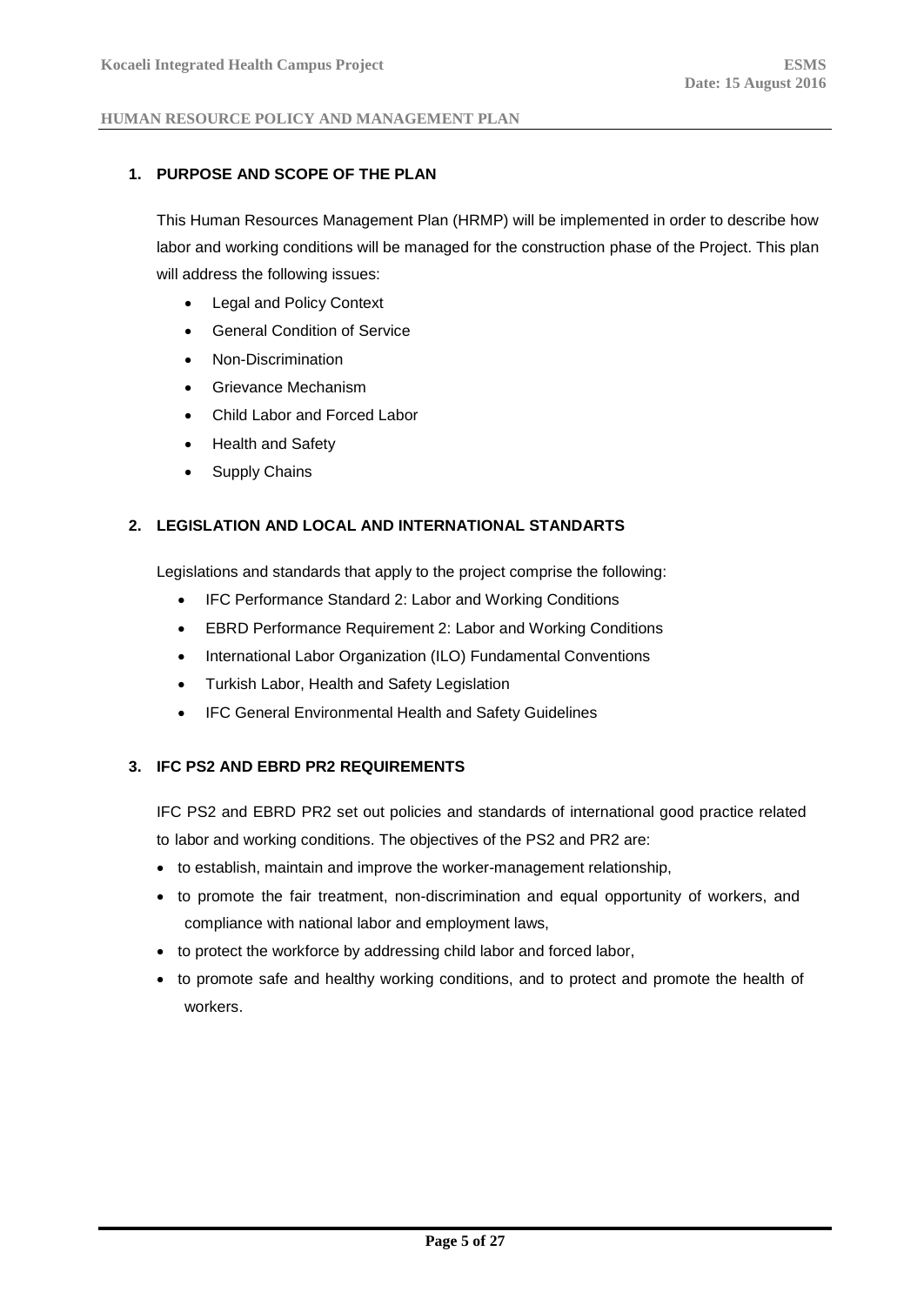| <b>Summary of the Requirements</b>                                         |  |  |
|----------------------------------------------------------------------------|--|--|
| <b>Working Conditions and Management of Working Relationship</b>           |  |  |
| Client to adopt a HR policy that is consistent with PS2/PR2. Under the     |  |  |
| policy, the client will inform employees of their rights. It will be clear |  |  |
| and will be made available at start of employment.                         |  |  |
|                                                                            |  |  |

The PS sets out several requirements for IFC clients, summarized in Table below.

| <b>PS2/PR2 Provisions</b>   | <b>Summary of the Requirements</b>                                          |
|-----------------------------|-----------------------------------------------------------------------------|
| <b>Working Relationship</b> | Working conditions and terms of employment will be clearly                  |
|                             | documented and communicated to employees and contracted                     |
|                             | workers.                                                                    |
|                             |                                                                             |
| Working Conditions and      | If the client is a party to a collective bargaining agreement, the terms of |
| <b>Terms of Employment</b>  | the agreement will be respected. Where not, working conditions and          |
|                             | terms of employment will at least comply with national law. In addition,    |
|                             | the client will comply with the ILO conventions on the abolition of child   |
|                             | labor, elimination of forced labor, elimination of discrimination and       |
|                             | freedom of association and collective bargaining.                           |
| Worker's Organizations      | Where national law recognizes worker's rights to associate and              |
|                             | bargain collectively, the client will comply with the national law and      |
|                             | engage with worker's organizations and provide them with information        |
|                             | needed for meaningful negotiation in a timely manner. Where the law         |
|                             | is restrictive, the client will enable alternative means of expression,     |
|                             | including a mechanism for grievances.                                       |
| Non-Discrimination and      | The employment relationship will be based on the principle of equal         |
| <b>Equal Opportunity</b>    | opportunity and fair treatment, and will not discriminate with respect      |
|                             | to hiring, compensation, working conditions and terms of employment,        |
|                             | access to training, promotion, termination of employment or retirement      |
|                             | and discipline. The client will also comply with EU requirements on         |
|                             | non-discrimination related to employment.                                   |
|                             |                                                                             |
| Retrenchment                | The client will develop a plan to mitigate the adverse impacts of           |
|                             | retrenchment in line with national law and good industry practice and       |
|                             | based on the principles of non-discrimination and consultation.             |
|                             |                                                                             |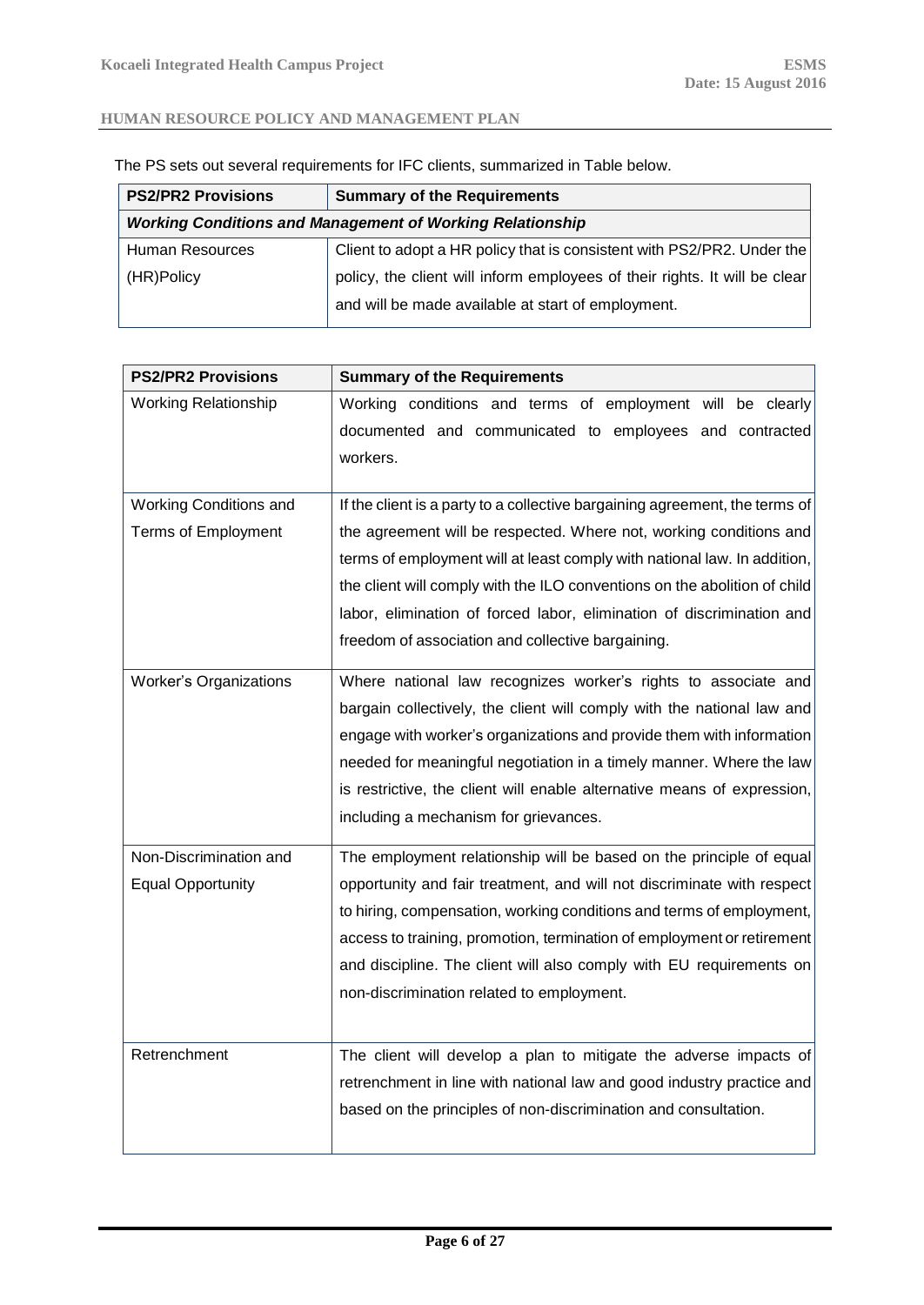| Grievance Mechanism             | The client will provide a grievance mechanism for workers, inform the     |  |
|---------------------------------|---------------------------------------------------------------------------|--|
|                                 | workers about the mechanism at the time of hire and make it easily        |  |
|                                 | accessible to them. The mechanism should be transparent and well          |  |
|                                 | understood, and should address concerns promptly at an appropriate        |  |
|                                 | level of management. The mechanism should not impede access to            |  |
|                                 | other judicial or administrative remedies that might be available under   |  |
|                                 | law or through existing arbitration procedures, or substitute for         |  |
| <b>Protecting the Workforce</b> |                                                                           |  |
| Child Labor                     | The client will not employ children in a manner that is exploitative, is  |  |
|                                 | likely to be hazardous, or to interfere with child's education, or to be  |  |
|                                 | harmful to child's health or development. The client will follow national |  |
|                                 | laws as applicable, but children below the age of 18 will not be          |  |
|                                 | employed in dangerous work.                                               |  |
|                                 |                                                                           |  |
| Forced Labor                    | The client will not employ forced labor, which consists of any work or    |  |
|                                 | service not voluntarily performed that is exacted from an individual      |  |
|                                 | under threat of force or penalty. This covers any kind of                 |  |
|                                 |                                                                           |  |

| <b>PS2/PR2 Provisions</b>                    | <b>Summary of the Requirements</b>                                       |  |
|----------------------------------------------|--------------------------------------------------------------------------|--|
|                                              | involuntary or compulsory labor, such as indentured labor, bonded        |  |
|                                              | Labor or similar labor-contracting arrangements.                         |  |
| <b>Occupational Health and Safety (OHS)</b>  |                                                                          |  |
| <b>Health and Safety</b>                     | The client will provide the workers with a safe and healthy work         |  |
|                                              | environment, taking into account inherent risks and hazards. Steps will  |  |
|                                              | be taken to prevent accidents, injury and disease arising from,          |  |
|                                              | associated with or occurring in the course of work by minimizing the     |  |
|                                              | causes of hazards as far as practicable. In line with good international |  |
|                                              | industry practice, the client will address identification of hazards;    |  |
|                                              | provision of preventative and protective measures; training of workers;  |  |
|                                              | documentation and reporting of accidents, diseases and incidents; and    |  |
|                                              | emergency prevention, preparedness and response arrangements.            |  |
|                                              | The client will also comply with the relevant EU OHS requirements and    |  |
|                                              | when such requirements do not exist, relevant IFC OHS guidelines.        |  |
|                                              | Moreover, the client will maintain an OHS management system in line      |  |
|                                              | with good international practice.                                        |  |
|                                              |                                                                          |  |
| <b>Non-Employee Workers and Supply Chain</b> |                                                                          |  |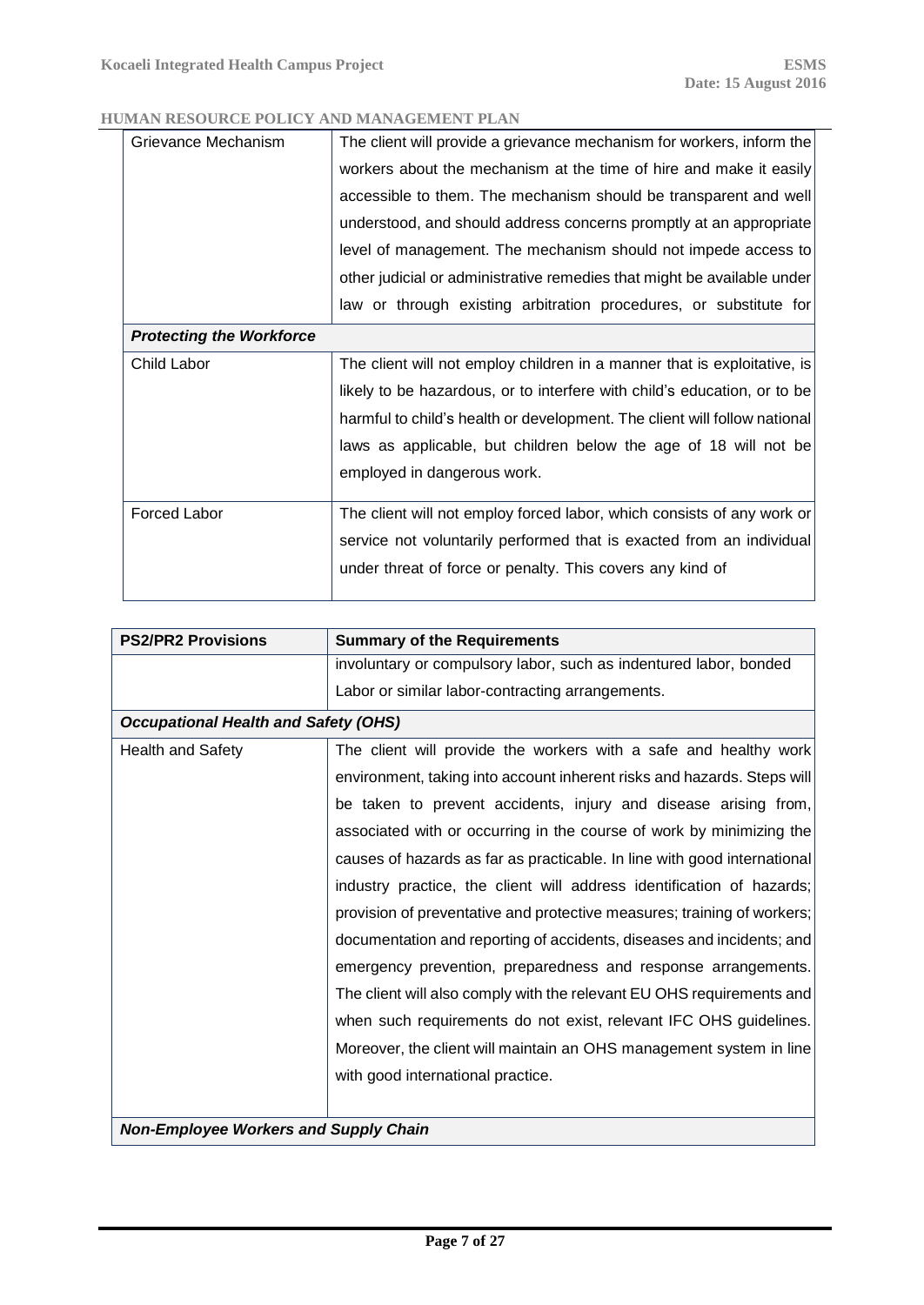| Non-Employee Workers | The client will use commercially reasonable efforts to apply the         |
|----------------------|--------------------------------------------------------------------------|
|                      | requirements of PS2/PR2 to non-employee workers<br>directly!             |
|                      | contracted, except for provisions under HR Policy, Retrenchment and      |
|                      | Supply Chain.                                                            |
| Supply Chain         | The client will address child labor and forced labor in its supply chain |
|                      | consistent with the provision under Child Labor and Forced Labor.        |
|                      |                                                                          |

### <span id="page-7-0"></span>**4. ILO FUNDAMENTAL CONVENTIONS**

IFC PS2 and EBRD PR2 are in part guided by a number of ILO Conventions, and PS2 as well as PR2 require complying with four core labor standards of ILO including child labor, forced labor, non- discrimination and freedom of association and collective bargaining. Furthermore, ILO has identified eight conventions as "fundamental (or core)", covering subjects that are considered as fundamental principles and rights at work. These fundamental conventions are presented in table, all of which are ratified by Turkey. RMİ will comply with the requirements of these conventions during the construction and operation phases of the Project.

| <b>Convention Name</b>                                         | <b>Key Provisions</b>                                                                                                                                           |
|----------------------------------------------------------------|-----------------------------------------------------------------------------------------------------------------------------------------------------------------|
| C <sub>29</sub> : Forced Labor                                 | Forced or compulsory labor not permitted<br>$\bullet$                                                                                                           |
| (Ratification by Turkey: 1998)                                 | Existing practices to be suppressed in the shortest<br>٠<br>possible time<br>Regulated by governments that are signatories to<br>$\bullet$<br>the convention    |
| C 87: Freedom of Association<br>and Protection of the Right to | Workers and employers have the right to establish and join<br>$\bullet$<br>organizations of their choice, subject to the rules of the<br>organization concerned |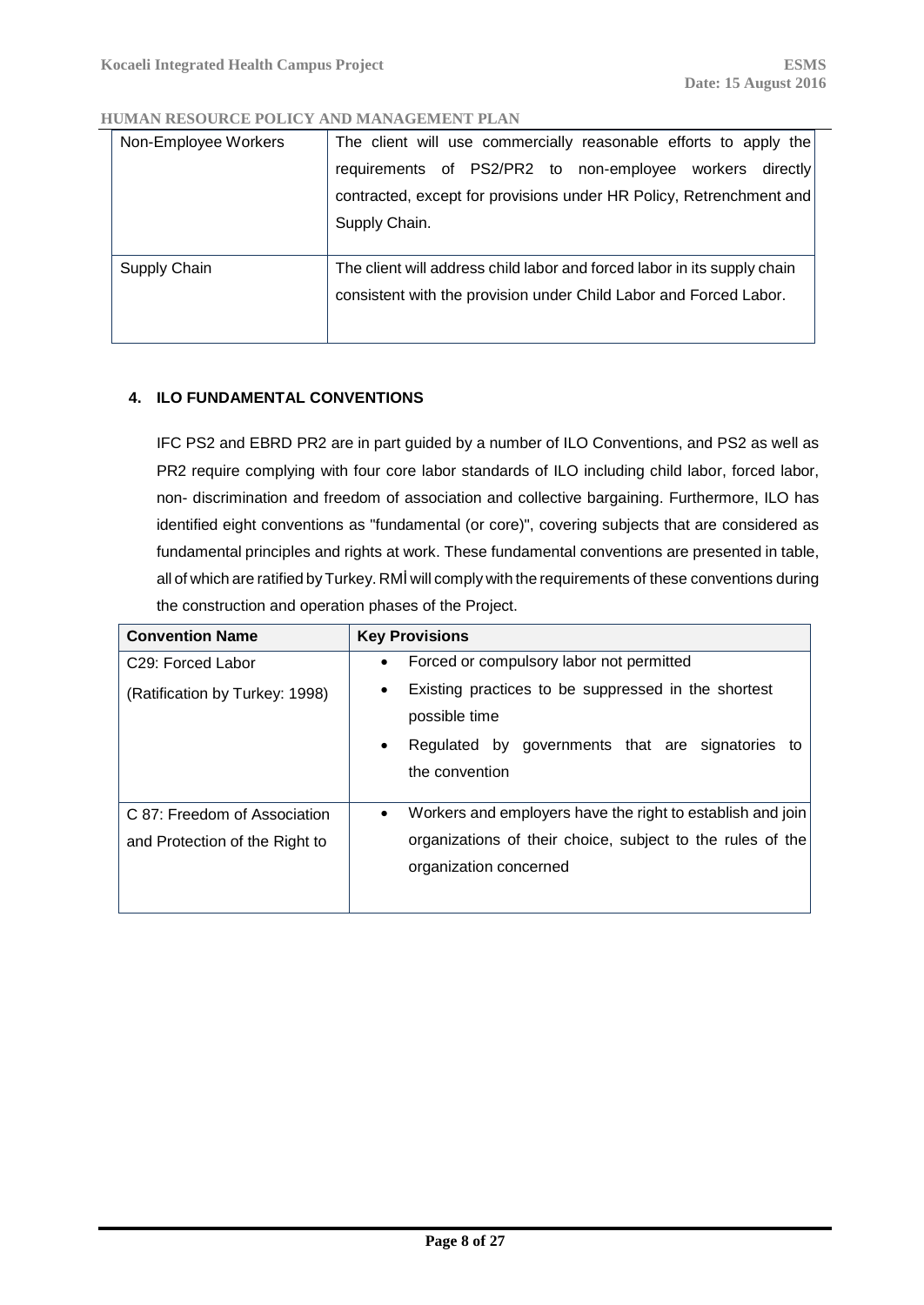| <b>Convention Name</b>         | <b>Key Provisions</b>                                                     |
|--------------------------------|---------------------------------------------------------------------------|
| Organize (Ratification by      | Regulated by governments that are signatories to                          |
| Turkey: 1993)                  | the convention                                                            |
| C98: Right to Organize and     | Workers to be protected against anti-union discrimination                 |
| <b>Collective Bargaining</b>   | in the workplace                                                          |
| (Ratification by Turkey: 1952) | Worker's and employer's organizations to be protected                     |
|                                | from acts of interference                                                 |
|                                | Regulated by governments that are signatories to                          |
|                                | the convention                                                            |
| C 100: Equal Remuneration      | Men and women to receive equal remuneration for work<br>٠                 |
| (Ratification by Turkey: 1967) | of equal value, consistent with the provisions of the                     |
|                                | applicable remuneration methods                                           |
|                                | Regulated by governments that are signatories to                          |
|                                | the convention                                                            |
| C 105: Abolition of Forced     | Forced labor not to be used for political ends, for<br>$\bullet$          |
| Labor                          | economic gain, as a form of discipline or punishment, or                  |
| (Ratification by Turkey: 1961) | in the context of discrimination                                          |
|                                | Regulated by governments that are signatories to the                      |
|                                | convention                                                                |
|                                |                                                                           |
| C111: Discrimination           | Equal opportunity in respect of employment and                            |
| (Ratification by Turkey: 1967) | opportunity to be pursued in a manner appropriate to<br>national practice |
|                                | · Discrimination based on race, color, sex, religion,                     |
|                                | political opinion, nationality not permitted                              |
|                                |                                                                           |
|                                | Exclusion or preference in respect of the requirements<br>$\bullet$       |
|                                | of a specific job is not discrimination                                   |
|                                | Regulated by governments that are signatories to                          |
|                                | the convention                                                            |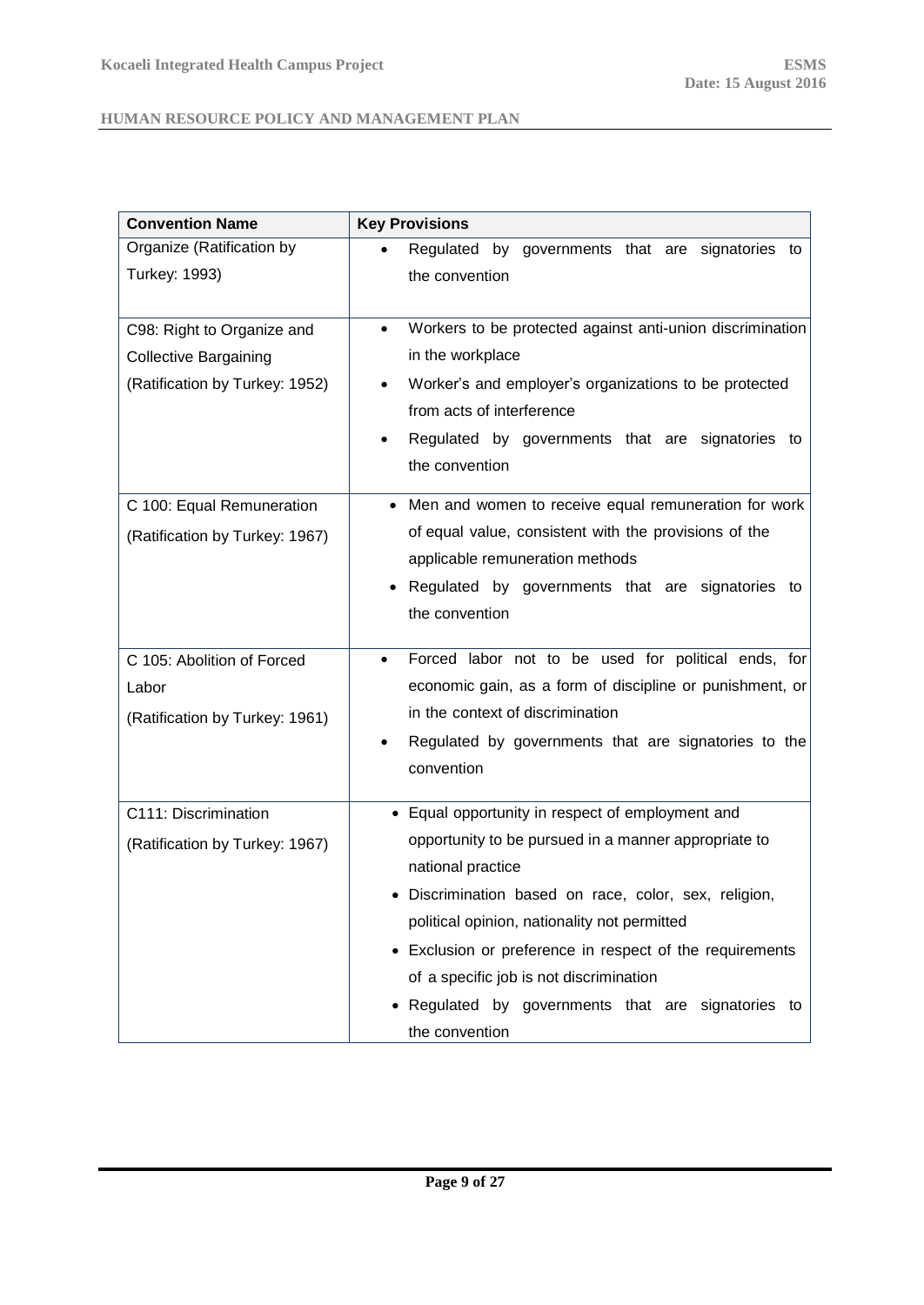| C138: Minimum Age<br>(Ratification by Turkey: 1998)                                | Child labor to be progressively abolished where it is<br>$\bullet$<br>still practiced<br>Signatories to determine a locally appropriate minimum<br>$\bullet$<br>age, not less than 15 years or 14 in specific<br>circumstances<br>Regulated by governments that are signatories to<br>$\bullet$<br>the convention |
|------------------------------------------------------------------------------------|-------------------------------------------------------------------------------------------------------------------------------------------------------------------------------------------------------------------------------------------------------------------------------------------------------------------|
| C <sub>182</sub> : Worst Forms of Child<br>Labor<br>(Ratification by Turkey: 2001) | Elimination of child exploitation through slavery,<br>$\bullet$<br>prostitution, pornography, illicit services or work which is<br>harmful to health, morals or safety<br>Regulated by governments that are signatories to<br>$\bullet$<br>the convention                                                         |

## <span id="page-9-0"></span>**5. NATIONAL LEGISLATIONS**

IFC PS2 and EBRD PR2 require complying with the national laws and regulations that are applicable to projects with regard to labor and working conditions and health and safety.

- Labor Law (Official Gazette-OG- Date/Number: 10.6.2003/25134)
- Occupational Health and Safety Law (OG Date/Number: 30.06.2012/28339)
- Regulation on the Minimum Wage (OG Date/Number: 01.08. 2004/25540)
- First Aid Regulation (OG Date/Number: 22.05.2002/24762)
- Regulation on Working Duration Related to Labor Law (OG Date/Number: 06.04.2004/25425)
- Regulation on Excess Work and Work in Excess Periods (OG Date/Number: 06.04.2004/25425)
- Regulation on Special Principles in Works Carried out by Employing Workers in Shifts (OG Date/Number: 07.04.2004/ 25426)
- Occupational Healthand Safety Risk Assessment Regulation (OG Date/Number: 29.12.2012/28512)
- Regulation on the Provisions of Occupational Health and Safety Training of Employees (OG Date/Number: 15.05.2013/28648)
- Occupational Health and Safety Services Regulation (OG Date/Number: 29.12.2012/28512)
- Communiqué on Danger Class Lists Related to Occupational Health and Safety (OG Date/Number: 26.12.2012/28509)
- Regulation on Duties, Authority, Responsibilities and Trainings of Occupational Health and

Safety Specialists (OG Date/Number: 29.12.2012/28512)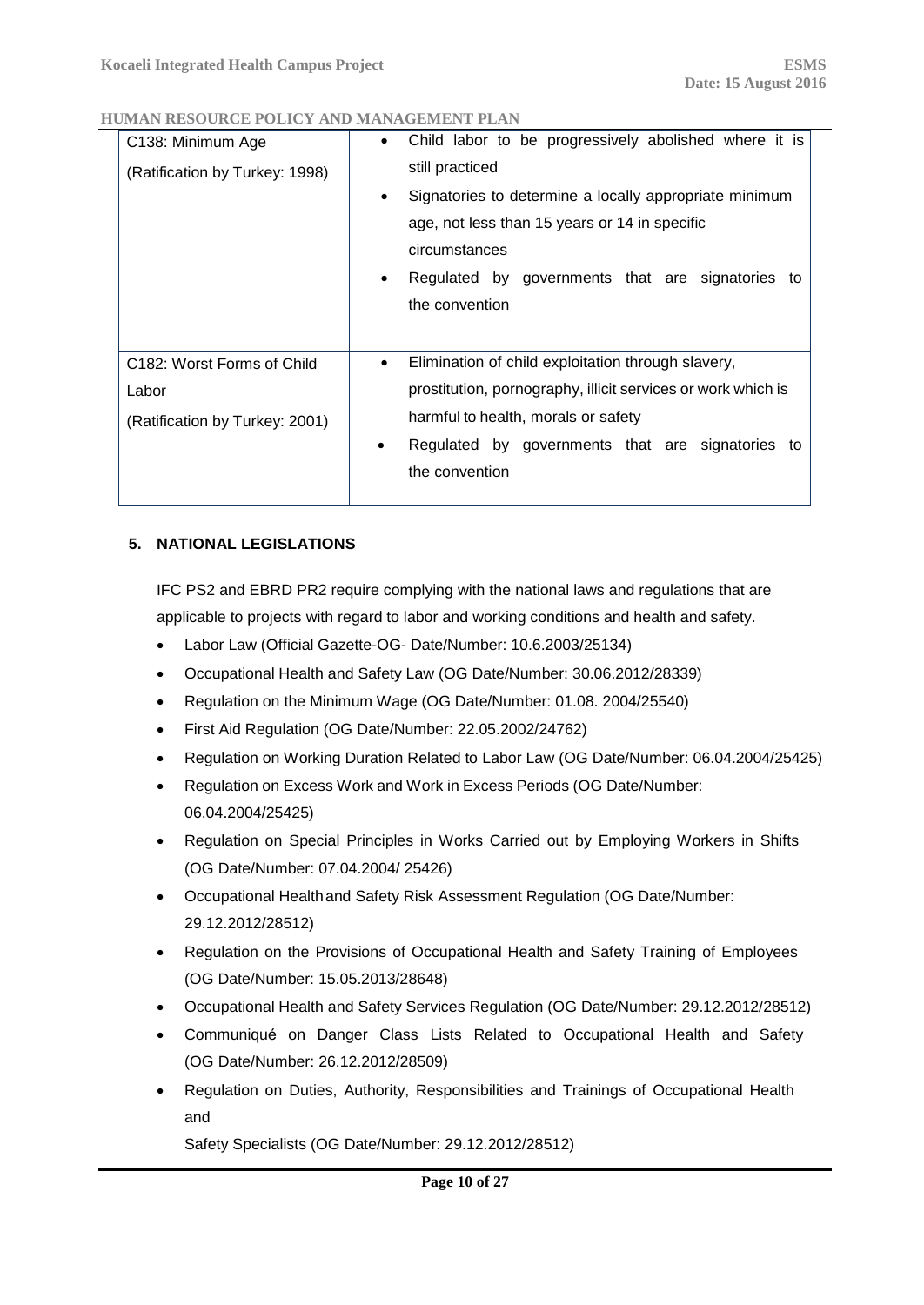- Regulation on the Occupational Health and Safety Boards (OG Date/Number: 18.01.2013/28532)
- Regulation on the Health and Safety Measures to be taken in Workplace Buildings and
- Additions (OG Date/Number: 17.07.2013/28710)
- Regulation on Health and Safety at Construction Works (OG Date/Number: 05.10.2013/28786)
- Regulation on the Tasks, Authority, Responsibility and Education of On-Site Doctor and **Other**
- Health Personnel (OG Date/Number: 20.07.2013/28713)
- Regulation on Health and Safety Requirements in the Use of Work Equipment (OG Date/Number:25.04.2013/28628)
- Regulation on Manual Handling (OG Date/Number: 24.07.2013/28717)
- Regulation on Fire Protection of Buildings (OG Date/Number: 19.12.2007/26735)
- Regulation on the Emergency Cases in Workplaces (OG Date/Number: 18.06.2013/28681)
- Regulation on the Use of Personal Protective Equipment in Workplaces (OG Date/Number:
- $\bullet$  02.07.2013/28695)
- Regulation on Safety and Health Signs (OG Date/Number: 11.09.2013/28762)
- Regulation on the Protection of the Workers against Risks Relevant to Noise (OG Date/Number: 28.07.2013/28721)
- Regulation on the Protection of the Workers against Vibration Risks (OG Date/Number:
- 22.08.2013/28743)
- Regulation on Occupational Health and Safety in Temporary or Fixed Term Employment (OG Date/Number: 23.08.2013/28744)
- Regulation on Suspension of Work in Workplaces (OG Date/Number: 30.03.2013/28603)
- Regulation on Health and Safety Measures in Works with Carcinogenic and Mutagenic
- Substances (OG Date/Number: 06.08.2013/28730)
- Regulation on Health and Safety Measures in Works with Chemical Substances (OG Date/Number: 12.08.2013/28733)
- Regulation on Protection of Workers from Dangers of Explosive Environments (OG Date/Number: 30.04.2013/28633)
- Regulation on the Prevention of Exposure Risks from Biological Agents (OG Date/Number: 15.06.2013/28678)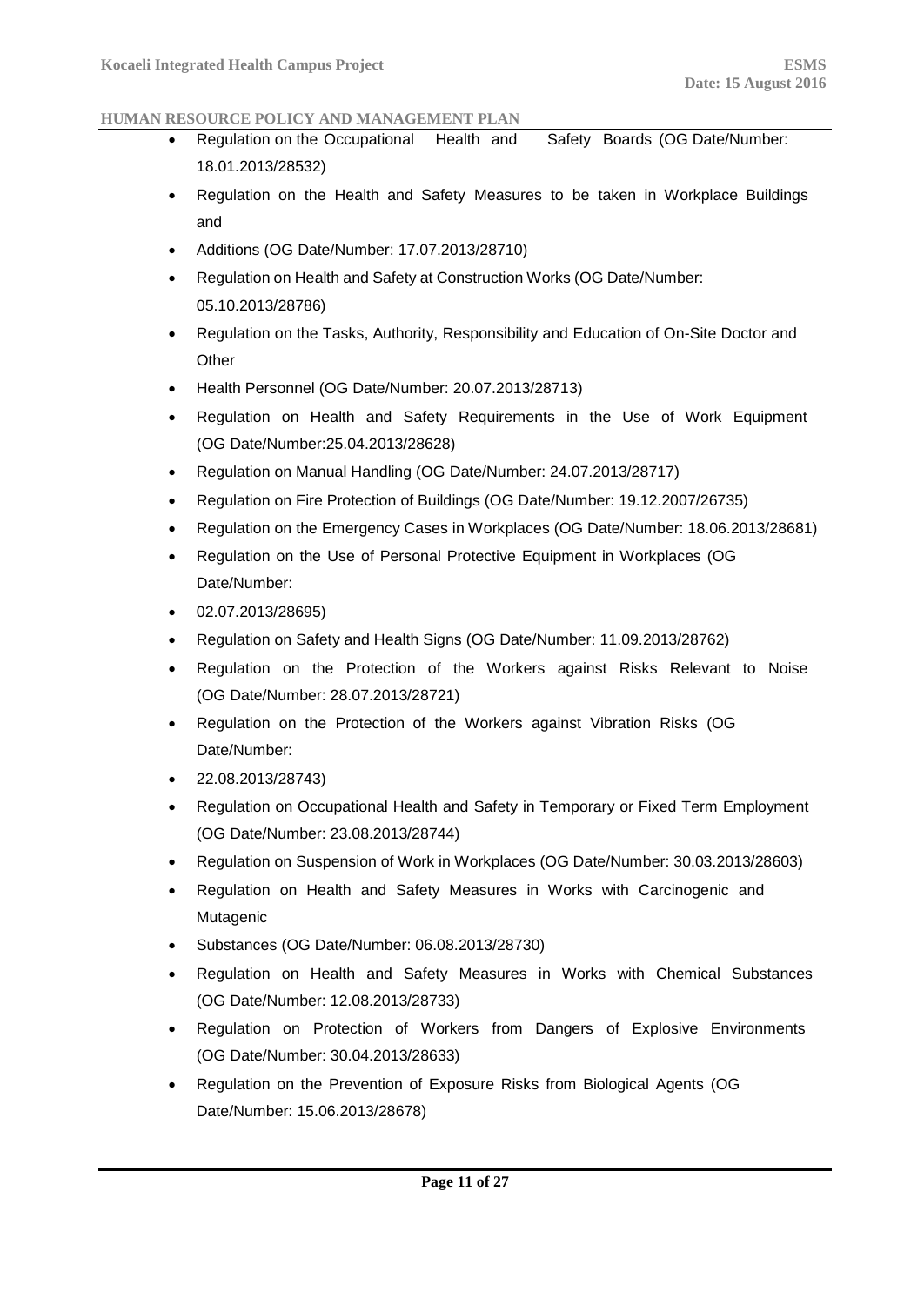- Regulation on the Works in Which Workers shall Work Maximum Seven and Half Hours or Less in a Day in Terms of Health Rules (OG Date/Number: 16.07.2013/28709)
- Regulation on Radiation Safety (OG Date/Number: 24.03.2000/23999)
- Regulation on the Working Principles and Radiation Dosage Limits of the Personnel Working with Ionizing Radiation Resources in Health Services (OG Date/Number: 05.07.2012/28344)
- Regulation on Safe Transportation of Radioactive Substances (OG Date/Number: 08.07.2005/25869)

## <span id="page-11-1"></span><span id="page-11-0"></span>**6. HUMAN RESOURCES POLICY OF GAMA-TÜRKERLER**

### *Our Human Resources Policy*

Our company culture, which is based on mutual trust and ethical values, is the key to our human resources policy. Each GAMA Company, active in different areas, determines their own flexible Human Resources practices that support their strategies and objectives to grow.

Our fundamental human resources strategy is to create a business environment to build up the motivation and the commitment of the employees, to invest in their professional growth, to preserve this environment by developing the necessary policies and technical knowledge, to attract the wellqualified professionals and to conserve our highly qualified employees.

## <span id="page-11-2"></span>*Application and Recruitment Process*

The recruitment process begins when we receive your CV. First, your educational background and work experiences are evaluated and matched with requirements of vacant positions. If the information and qualifications provided in your CV are in line with the requirements of the vacant positions, you may be contacted and invited for an interview.

The CVs that are not matched at this time, are kept in our database for vacant positions available in the future. The candidates are going to be contacted when their qualifications match the requirements.

After being contacted, our Human Resources specialists conduct structured interviews with our candidates. The results of the interviews are informed to the candidates via e-mail.

## <span id="page-11-3"></span>*At Gama-Türkerler we promote:*

- Reliability and integrity
- Dynamism
- Team spirit and solidarity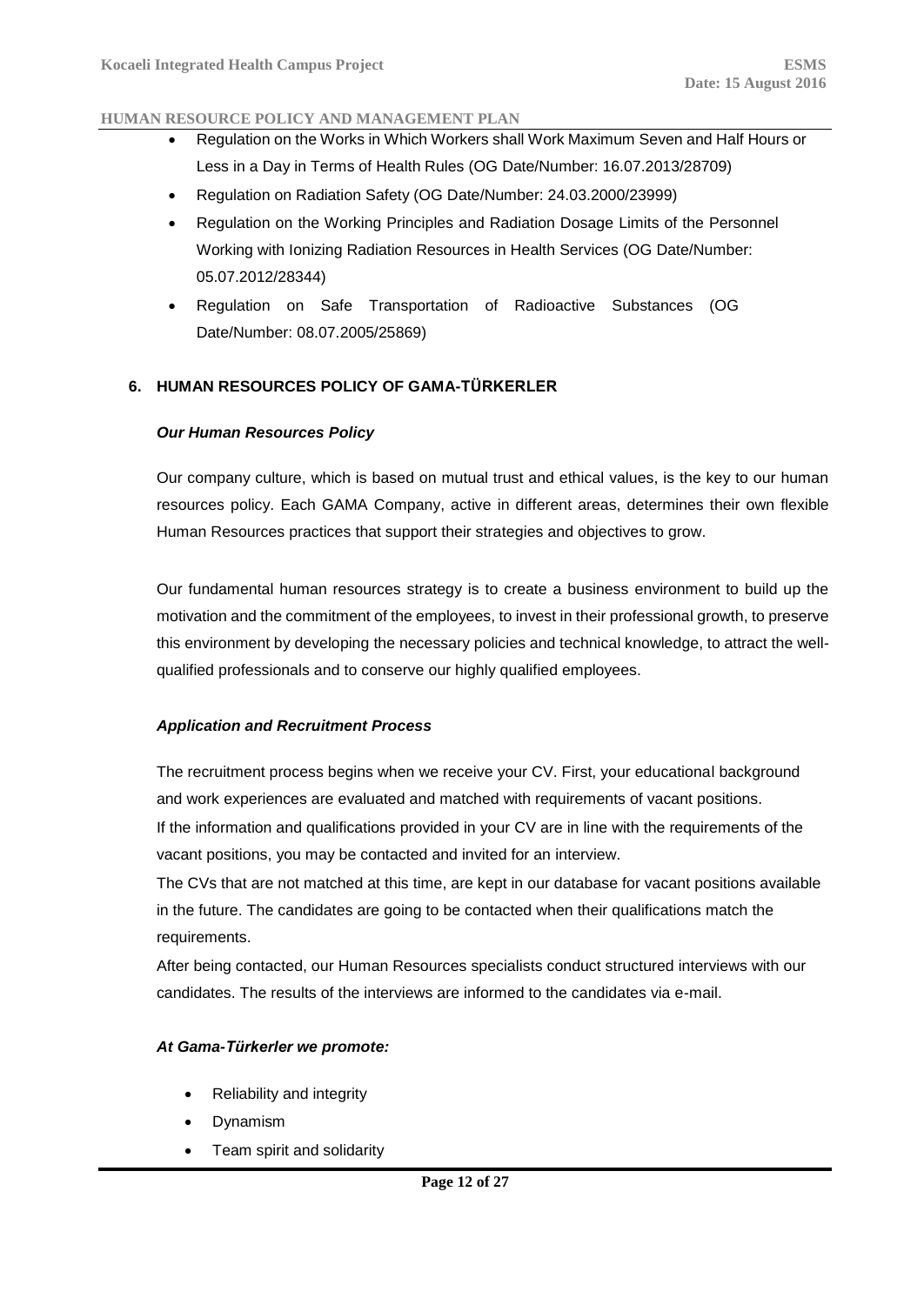- Holistic perspective
- Customer orientation
- Creativity and innovation

## <span id="page-12-0"></span>**7. MANAGEMENT OF HUMAN RESOURCES PROCEDURES**

The following procedures will be used during the Project Execution stage .

| <b>Document ID</b> | <b>Document Title</b>                                                                         |  |  |
|--------------------|-----------------------------------------------------------------------------------------------|--|--|
| KİP-ESMS-ESMS-001  | Kocaeli ESMS Manual                                                                           |  |  |
| KİP-ESMS-POL-001   | Kocaeli Environmental, Health, Safety, Social and Human Resources<br>Policy                   |  |  |
| KİP-ESMS-TRN-001   | Kocaeli Training Management Plan                                                              |  |  |
| KİP-ESMS-SEP-001   | Kocaeli Stakeholder Engagement Plan                                                           |  |  |
| KİP-ESMS-HAZ-001   | Kocaeli Hazardous Material Management (Monitoring) Plan                                       |  |  |
| KİP-ESMS-WAM-001   | Kocaeli Waste Management Plan                                                                 |  |  |
| KİP-ESMS-WWM-001   | Kocaeli Waste Water Management Plan                                                           |  |  |
| KİP-ESMS-AIR-001   | Kocaeli Air Quality Management Plan                                                           |  |  |
| KİP-ESMS-NOM-001   | Kocaeli Noise and Vibration Management Plan                                                   |  |  |
| KİP-ESMS-TRA-001   | Kocaeli Traffic Management Plan (including measures for residents)                            |  |  |
| KİP-ESMS-ARC-001   | Kocaeli Archaeological Chance Find Procedure                                                  |  |  |
| KİP-ESMS-CCM-001   | Kocaeli Construction Camp Management and Monitoring Plan (including<br>workers accommodation) |  |  |
| KİP-ESMS-EMP-001   | Kocaeli Employment and Procurement Management Plan                                            |  |  |
| KİP-ESMS-EPR-001   | Kocaeli Emergency Preparedness and Response Plan                                              |  |  |
| KİP-ESMS-SPL-001   | Kocaeli Spill Response Plan                                                                   |  |  |
| KİP-ESMS-GRM-001   | Kocaeli Grievance Mechanism Procedure                                                         |  |  |
| KİP-ESMS-LST-001   | Kocaeli Labour's Safety and Training Record Keeping Procedure                                 |  |  |
| KİP-ESMS-LAI-001   | Kocaeli Labour's Accident and Incident Record Keeping Procedure                               |  |  |
| KİP-ESMS-EIR-001   | Kocaeli Employee Information Record Keeping Procedure                                         |  |  |
| KİP-ESMS-PRK-001   | Kocaeli Performance Record Keeping Procedure                                                  |  |  |
| KİP-ESMS-CHS-001   | Kocaeli Community Health and Safety Plan                                                      |  |  |
| KİP-ESMS-CFL-001   | Policy of Prohibition of Child Labour and Forced Labour                                       |  |  |
| KİP-ESMS-TUP-001   | Right to Join Trade Unions Policy                                                             |  |  |
| KİP-ESMS-SRA-001   | Security Plan and Security Risk Assessment Plan                                               |  |  |
| KİP-ESMS-COMP-001  | <b>Contractors Management Plan</b>                                                            |  |  |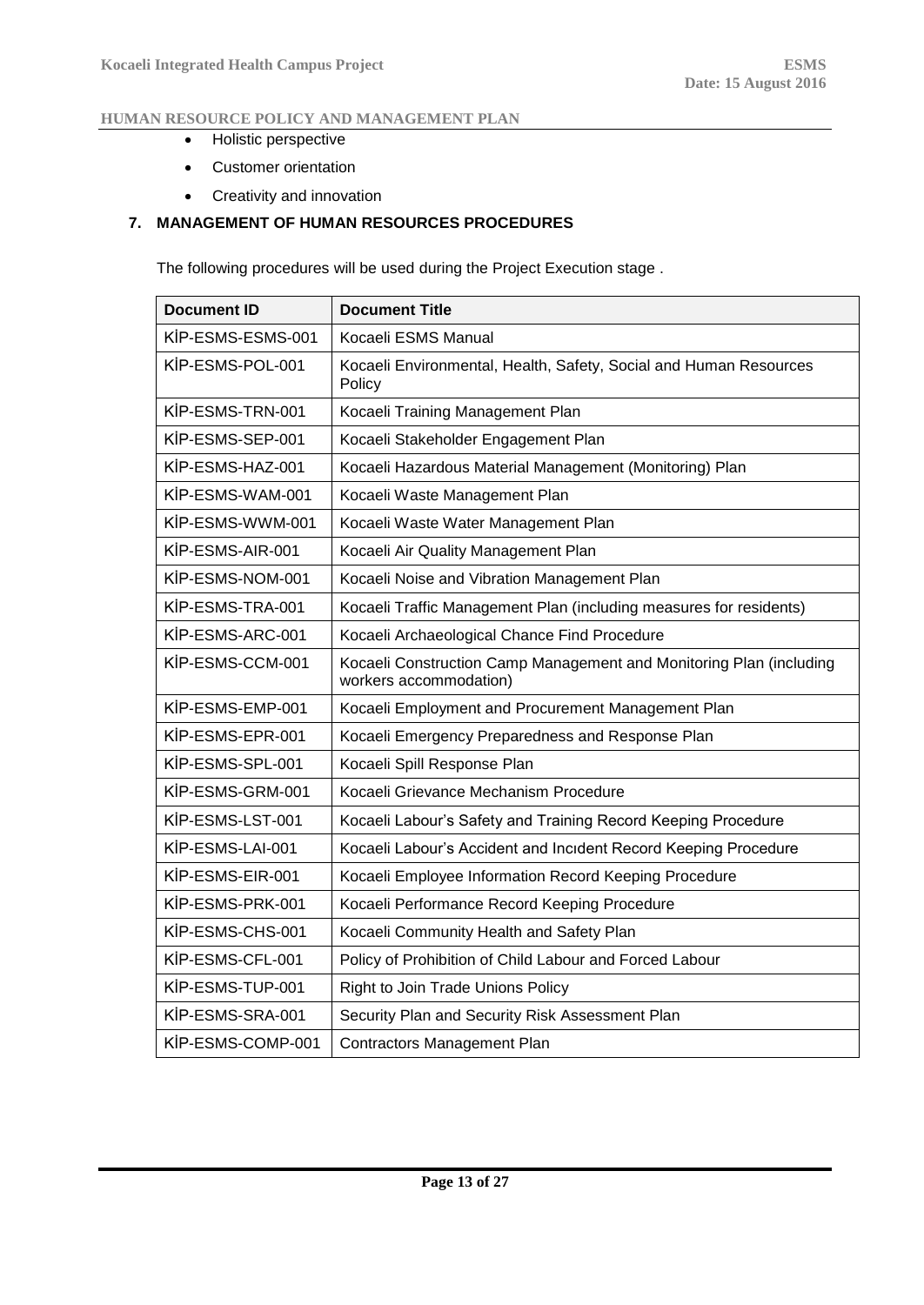Also, the Human Resource Management System of Gama Holding applies to the employees of both Gama Holding and its affiliates where above procedures fall short.

- Gama- ISP-017 Human Resources Procedure,
- Gama- ISP-017-Y01 Instruction for Personnel Recruitment and Leave,
- Gama- ISP-017-Y02 Training Instruction,

Utmost care is paid to appoint proper personnel to ensure that the activities are implemented by competent personnel with required qualifications.

Furthermore, the training requirements are determined by the department managers, and internal or external training programs are applied

Dedicated project team responsible for the execution of the project will be assigned by Top Management as per Instruction for Personnel Recruitment and Leave as per document ISP-017- Y01.

Managing Director, Operations Deputy Managing Director and the Project Manager in accordance with the Recruitment Authorization Table (doc. no: ISP-017-Ek1) are responsible for selection of the personnel to be appointed regarding the project.

Project Managers in accordance with the Recruitment Authorization Table (doc. no: ISP-017-Ek1) are entitled to recruit the employees other than the key personnel that they may require during the execution locally in collaboration with Financial and Administrative Affairs / Human Resource Managers on Site.

The training programs are evaluated; experiences and technical capabilities of staff are recorded in a manner available to the department managers.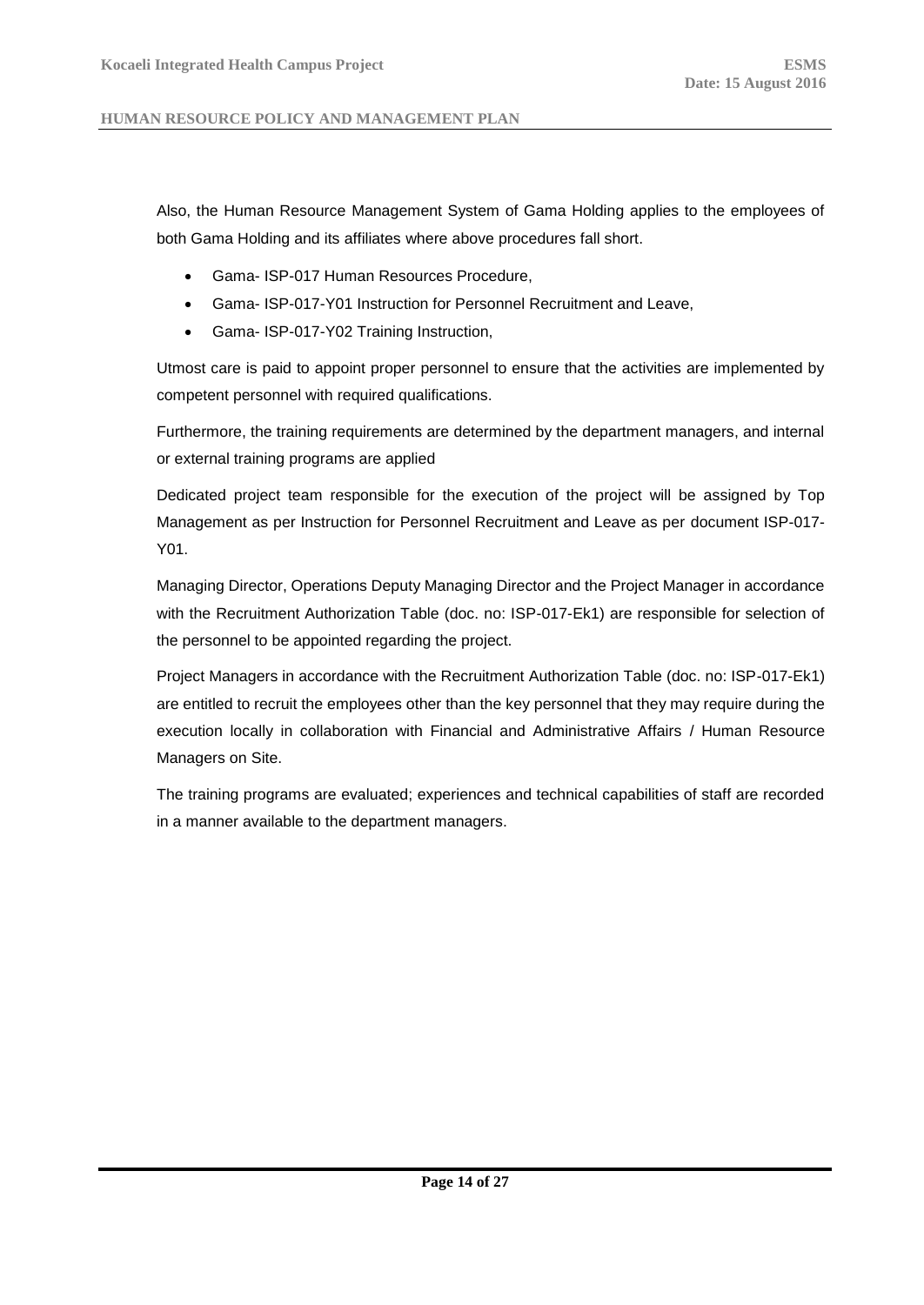### <span id="page-14-0"></span>**8. ROLES AND RESPONSIBILITIES**

Principal roles and responsibilities for the implementation of this plan are outlined below. Site Organization Plan is given in Annex.

| <b>Role</b>               | <b>Responsibilities</b>                                                                                                                                                                                                                                                                                                                          |  |  |  |
|---------------------------|--------------------------------------------------------------------------------------------------------------------------------------------------------------------------------------------------------------------------------------------------------------------------------------------------------------------------------------------------|--|--|--|
| <b>GT Project Manager</b> | Overall responsibility for the development, review, approval and<br>$\bullet$<br>coordination of the numerous activities required to initiate, conduct<br>and complete construction.<br>Ensure that this plan is prepared, and updated as required, based on<br>$\bullet$<br>the activities and operations GT undertakes as part of the project. |  |  |  |

| <b>Role</b>       | <b>Responsibilities</b>                                                    |  |  |  |  |
|-------------------|----------------------------------------------------------------------------|--|--|--|--|
|                   | Ensure that adequate resources are made available to implement<br>٠        |  |  |  |  |
|                   | the procedures and guidelines outlined in this plan.                       |  |  |  |  |
| GT/Gama-          | Monitor workplace policies, procedures, and management plans,<br>$\bullet$ |  |  |  |  |
| Türkerler Human   | notably recruitment, severance arrangements, skills development,           |  |  |  |  |
| <b>Resources</b>  | training and awareness and retrenchment.                                   |  |  |  |  |
| <b>Department</b> | Implement and monitor a transparent and non-discriminatory                 |  |  |  |  |
|                   | grievance procedure to manage workplace concerns                           |  |  |  |  |
|                   |                                                                            |  |  |  |  |
|                   |                                                                            |  |  |  |  |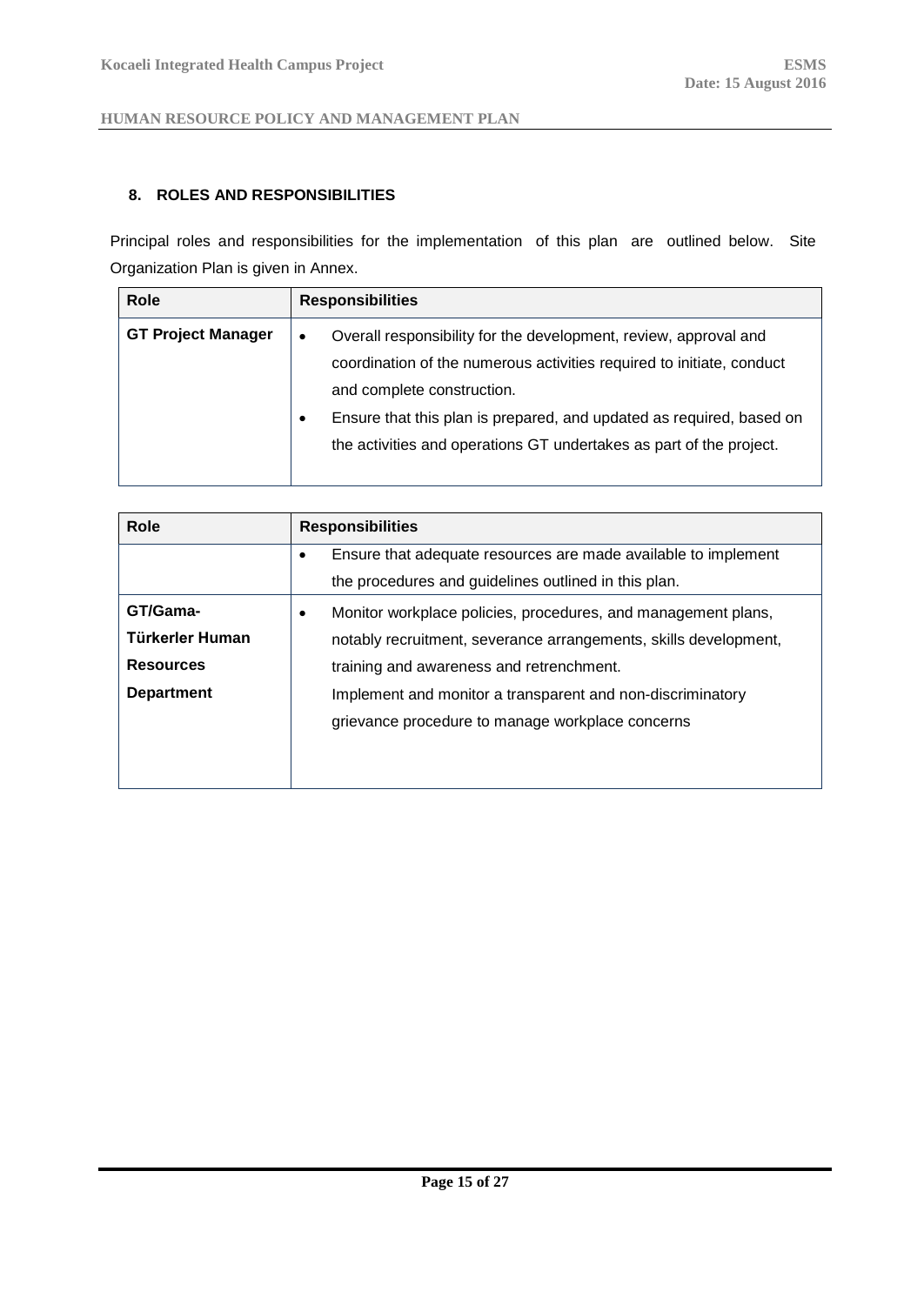| <b>GT Human</b>           | $\bullet$ | Implement workplace policies, procedures, and management plans,         |  |  |  |  |
|---------------------------|-----------|-------------------------------------------------------------------------|--|--|--|--|
| <b>Resources Manager</b>  |           | notably recruitment, severance arrangements, skills development,        |  |  |  |  |
|                           |           | training and awareness and retrenchment.                                |  |  |  |  |
|                           | $\bullet$ | Ensure that policies and procedures incorporate the provisions of       |  |  |  |  |
|                           |           | national labor law and international standards such as those of the     |  |  |  |  |
|                           |           | International Labor Organization, IFC PS2/EBRD PR2 on Labor and         |  |  |  |  |
|                           |           | Working Conditions, and the World Bank Group Environmental,             |  |  |  |  |
|                           |           | Health and Safety Guidelines.                                           |  |  |  |  |
|                           |           | Implementation of the policies will cover direct, contracted and supply |  |  |  |  |
|                           |           | chain workers, and will include provisions covering human rights,       |  |  |  |  |
|                           |           | non-discrimination, fair remuneration, equal opportunity, vulnerable    |  |  |  |  |
|                           |           | people, skills development, grievance management, health and            |  |  |  |  |
|                           |           | safety, forced and child labor, and the right to collective bargaining. |  |  |  |  |
|                           |           | Implement a transparent and non-discriminatory grievance                |  |  |  |  |
|                           |           | procedure to manage workplace concerns                                  |  |  |  |  |
| <b>Contractors - Sub-</b> |           |                                                                         |  |  |  |  |
| contractors and           | $\bullet$ | Understand and comply with human resource procedures and                |  |  |  |  |
| employees                 |           | guidelines outlined in this plan.                                       |  |  |  |  |
|                           | $\bullet$ | All ESMS documents produced and listed in Appendix 1 of                 |  |  |  |  |
|                           |           | ESMS Manual will be implemented and adopted for contractors             |  |  |  |  |
|                           |           | and subcontractors.                                                     |  |  |  |  |
|                           | $\bullet$ | Contractors and sub-contractors will follow the existing SPV            |  |  |  |  |
|                           |           | policies and procedures during the life of the project.                 |  |  |  |  |
|                           |           |                                                                         |  |  |  |  |

## <span id="page-15-0"></span>**9. HUMAN RESOURCES MANAGEMENT**

Information given below is derived from Human Resources documents published by Gama-Türkerler Holding, which are mainly;

- General Codes of Employment
- Leave Procedure
- Permit Regulation
- Orientation Procedure
- Performance Management Procedure
- **•** Personnel Selection and Placement Procedure
- Orientation Procedure
- Career Management Procedure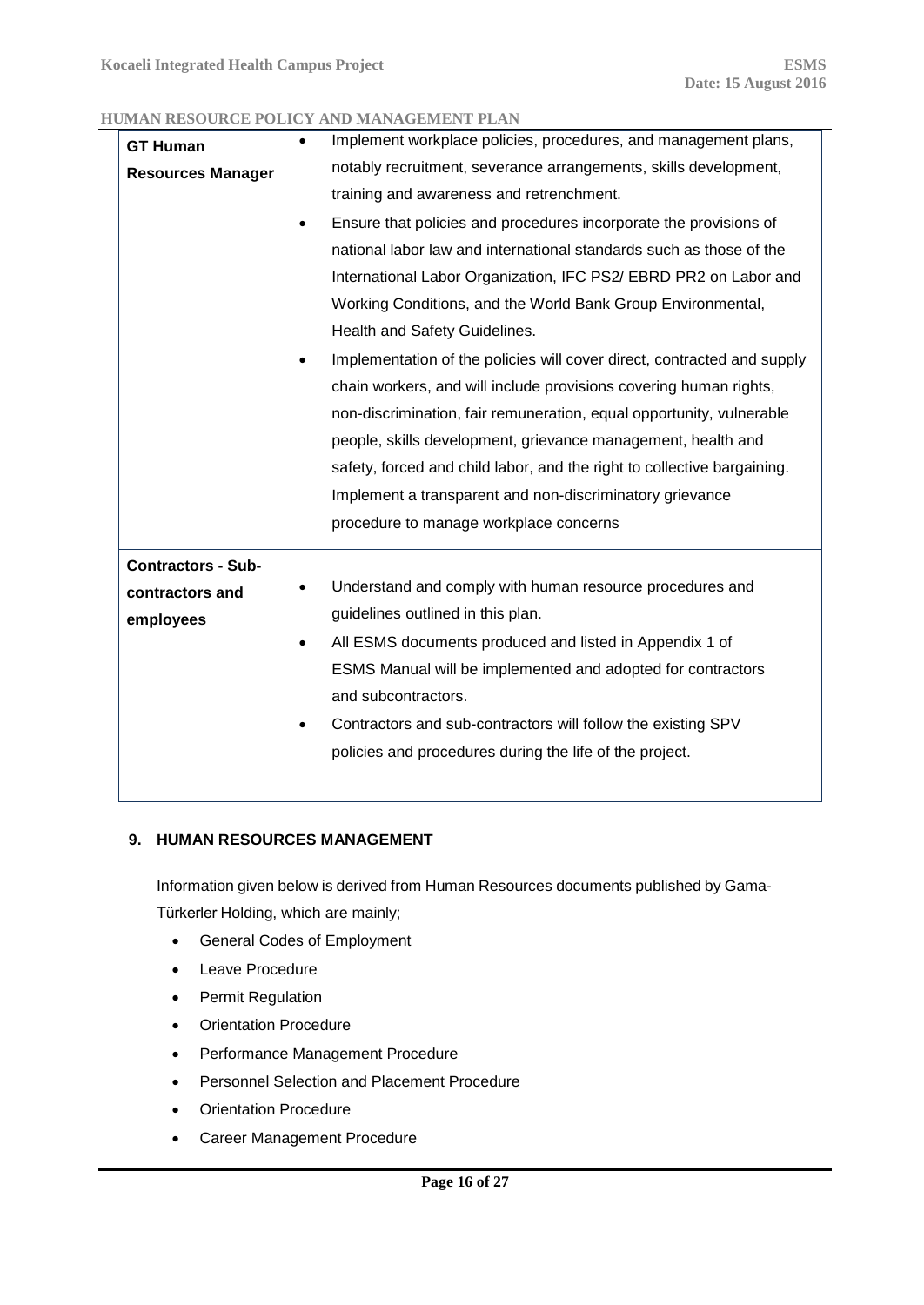### Training Procedure

### <span id="page-16-0"></span>**10. GENERAL CONDITIONS RECRUITMENT**

Recruiting for the proposed project will be coordinated and performed within the human resources/ Personnel department of GT.

GT will meet employee needs primarily from the available staff. In the event that employee need cannot be met by transferring available staff from other departments or from the database, candidate searches are conducted in the career sites. By posting notices on the job positions in the career site, the protection of the actuality of human resources database is provided and developments in the labor market is closely monitored. In addition to career sites, consultancy companies giving human resources services may be utilized for recruitment.

Knowledge and experience required by the job will be taken into account in the selection of new employees. In the process of election among the candidates having adequate knowledge and experience level, evaluation is made on the basis of issues related to personality traits.

Pre-evaluation and elimination process is conducted by Human Resources Department on the basis of written information to be obtained from database or career sites. At the end of the process, information regarding candidates to be considered having said properties is shared with the department officer who requested the personnel and suitable candidates are called for preinterview. Interviews with candidates called for pre-interview are conducted with the participation of department officer who requested the personnel and Human Resources Department. In this interview the validity of the information given by the candidate during the application process is determined along with other considerations. At the same time, general physical appearance, health, financial, familial and psychological status of the candidate are evaluated.

Subsequent to completion of interview, results are presented to department officer who requested the personnel by Human Resources Department officer. Suitable candidates are sorted with the department officer and employment conditions (position, salary etc.) that will be proposed are determined. Human Resources Department gives information to the candidates about specified conditions and company principals according to the sorting and makes a job offer.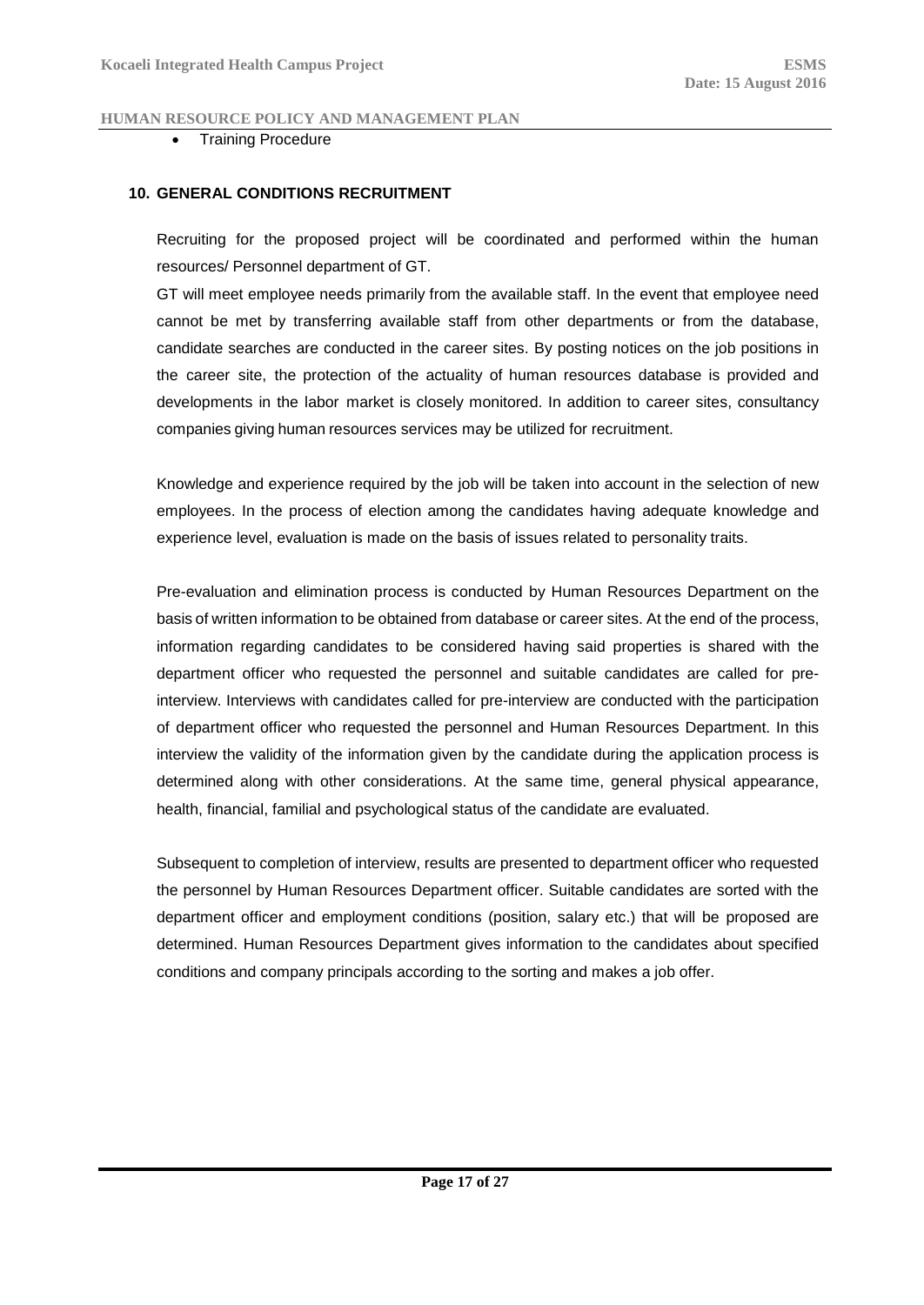### <span id="page-17-0"></span>**11. EMPLOYMENT CONTRACT**

IFC PS2 and EBRD PR 2 require documenting and communicating to all employees their working conditions and terms of employment, including their entitlement to wages and any benefits. According to Turkish Labor Law, the employer is required to have a written contract with the employees for employment with duration of one year or more. In cases when a written contract is not made, the employer is under obligation to provide the employee with a written document, within two months at the latest, showing the general and special conditions of work, the daily or weekly working time, the basic wage and any wage supplements, the time intervals for remuneration, the duration (if it is a fixed term contract) and conditions concerning the termination of the contract.

GT will have a written contract with all employees complying with the requirements of the Turkish Labor Law and therefore will fulfill the requirements of PS2 and PR2 with regard to employment contracts.

### <span id="page-17-1"></span>**12. WORKING HOURS**

Regarding working hours and conditions, GT will comply with the Turkish laws and regulations. According to Regulation on Working Duration Related to Labor Law, the maximum working duration is 45 hours a week, and the daily working duration cannot exceed 11 hours in any case. According to Regulation on Excess Work and Work in Excess Periods, excess work is defined as "those works that exceed 45 hours a week", and work in excess periods is defined as "those works that are lower than 45 hours a week according to a contract and when the work exceeds this working period set in the contract and becomes 45 hours a week". Pursuant to article 4 of the subject regulation, the wage for each hour of the excess work is paid by increasing the hourly wage of normal working condition by 50%, and the wage for each hour of the work in excess periods is paid by increasing the hourly wage of normal working condition by 25%.

GT will ensure to communicate to all employees and workers the working durations including the conditions and wages related to excess works, as appropriate.

### <span id="page-17-2"></span>**13. LEAVE**

The termination of employment contract occurs in the events listed below:

- Resignation
- Justified severance
- Justified termination
- Mutual agreement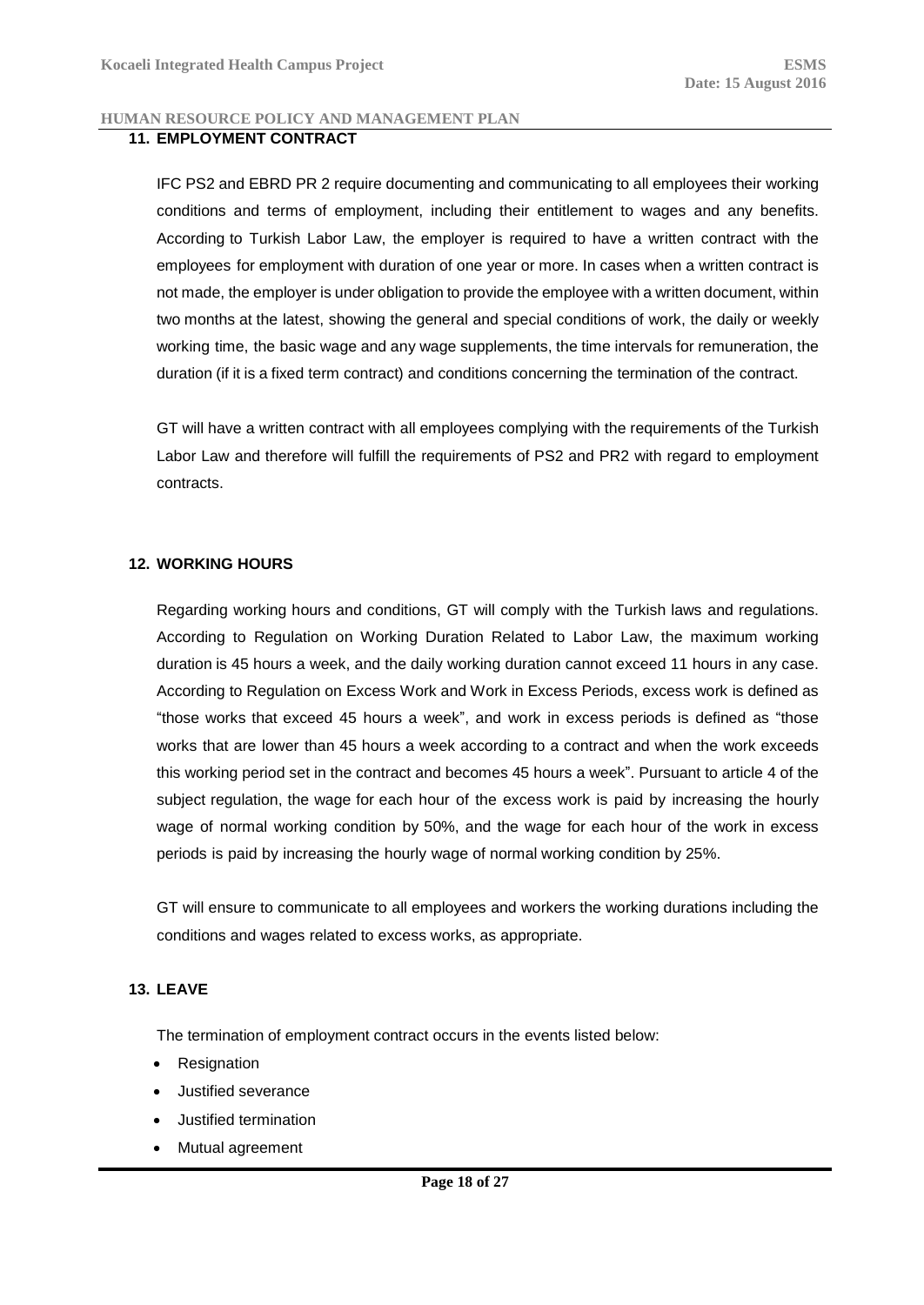- Death
- Age limit
- **Transport**

All employment leave (for any reason) is determined by the employment arrangements (collective agreements, contracts, employment agreements, employment policies, etc.) that govern the working relationship. Where leave is not clearly defined, the default leave allowance will be the Labor Code or the employment standards legislation within the geographical location where the employee performs his/her duties.

### <span id="page-18-0"></span>**14. TRAINING**

GT recognizes that training and development of its people is a key aspect of its long term future. Every year in September, training request analysis is performed by sending a notice to all employees through the portal and the said process is terminated in December. Human Resources Department creates training list according to training requests questionnaire to be filled through the portal. Training needs to be given priority are determined before submitting to group directors. After determination of training requests, training catalogue is created according to strategic targets of the company and shared with employees through the portal. As a result of the performance evaluation outcomes, satisfaction interviews, training requests and guidance of managers, group of participants list is determined.

### <span id="page-18-1"></span>**15. NON-DISCRIMINATION**

GT will strictly prohibit discrimination against any employee or applicant for employment because of the individual's race, color, religion, gender, sexual orientation, gender identity or expression, national origin, age, disability, veteran's status or any other characteristic protected by law.

Turkish Labor Law forbids discrimination due to race, language, gender, political views and opinion and religion. In accordance with the equal treatment principle covered in article 5 of the Turkish Labor Law, employers should treat part time workers with the same rights as full time workers and indefinite period workers to definite period workers unless there are genuine reasons for not doing so. As GT will comply with the Turkish Labor Law and will base the employment relationships on the principle of equal opportunity and fair treatment, the Turkish standards will fulfill the requirements of PS2 and PR2 with regard to avoiding non-discrimination.

#### <span id="page-18-2"></span>**16. GRIEVANCE MECHANISM**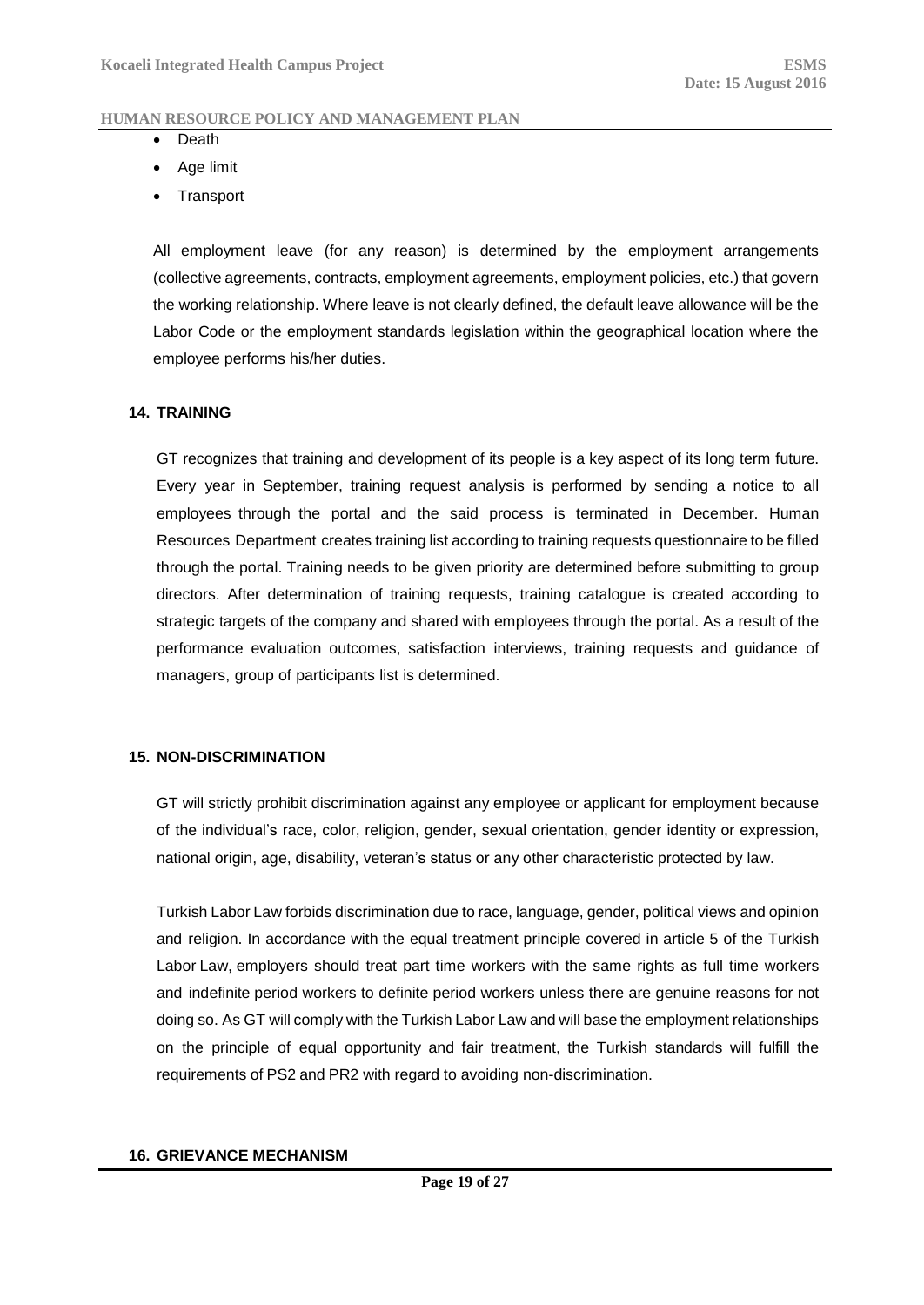IFC PS2 and EBRD PR2 require providing a grievance mechanism for workers and their organizations, where they exist to raise reasonable workplace concerns. GT has developed an ESMS for the construction phase where grievances of employees related to environment, health and safety issues are handled and the workers are informed about the grievance mechanism at the time of employment.

GT will follow the grievance mechanism as outlined below:

- Grievances may be submitted by any method, including, grievance forms, letter, telephone, email, or through direct conversation with project personnel and Human Resources Department at Head Office,
- Grievance forms may be submitted through grievance boxes installed various points inside the camp site (dining hall, etc.),
- Grievances that are not submitted with the grievance form (Annex I) will be recorded in a grievance form by the Human Resources Manager residing at the camp who will be responsible for the recording and distribution of the grievances to the Head Office of Gama-Türkerler,
- The grievances delivered to Head Office of Gama-Türkerler will be distributed within the organization according to the subject of the grievance. Some part of the grievances will be evaluated by the Board members. After identification of what actions need to be taken, an appropriate response will be developed. The complaint action form will be filled in as presented in Annex II.
- A Grievance Register (Annex III) will be used for recording and documenting all complaints. The register will record the details of the complainant, the date of submission, the grievance issue, date of all correspondence or communications between GT/Gama-Türkerler and the complainant on the issue. The register will track all grievances through to their resolution,
- Grievance boxes will be controlled every two weeks and the complaints will be recorded and sent to the Head Office within one week by the HR Manager and discussed with the relevant staff and management to identify what action needs to be taken and develop an appropriate response,
- After development of the appropriate response, the complainant will then be informed (if the complainant is not anonymous) about the proposed corrective action to be taken and the date of response will be recorded in the grievance register,
- The complainant will be contacted through telephone or face-to-face meeting after the corrective action is taken to confirm that the action taken is satisfactory, and the response of the complainant will be logged in the grievance register,
- The grievance will be closed out if the complainant is satisfied with the action taken. If not, further assessment will be carried out and the grievance will need to be evaluated again,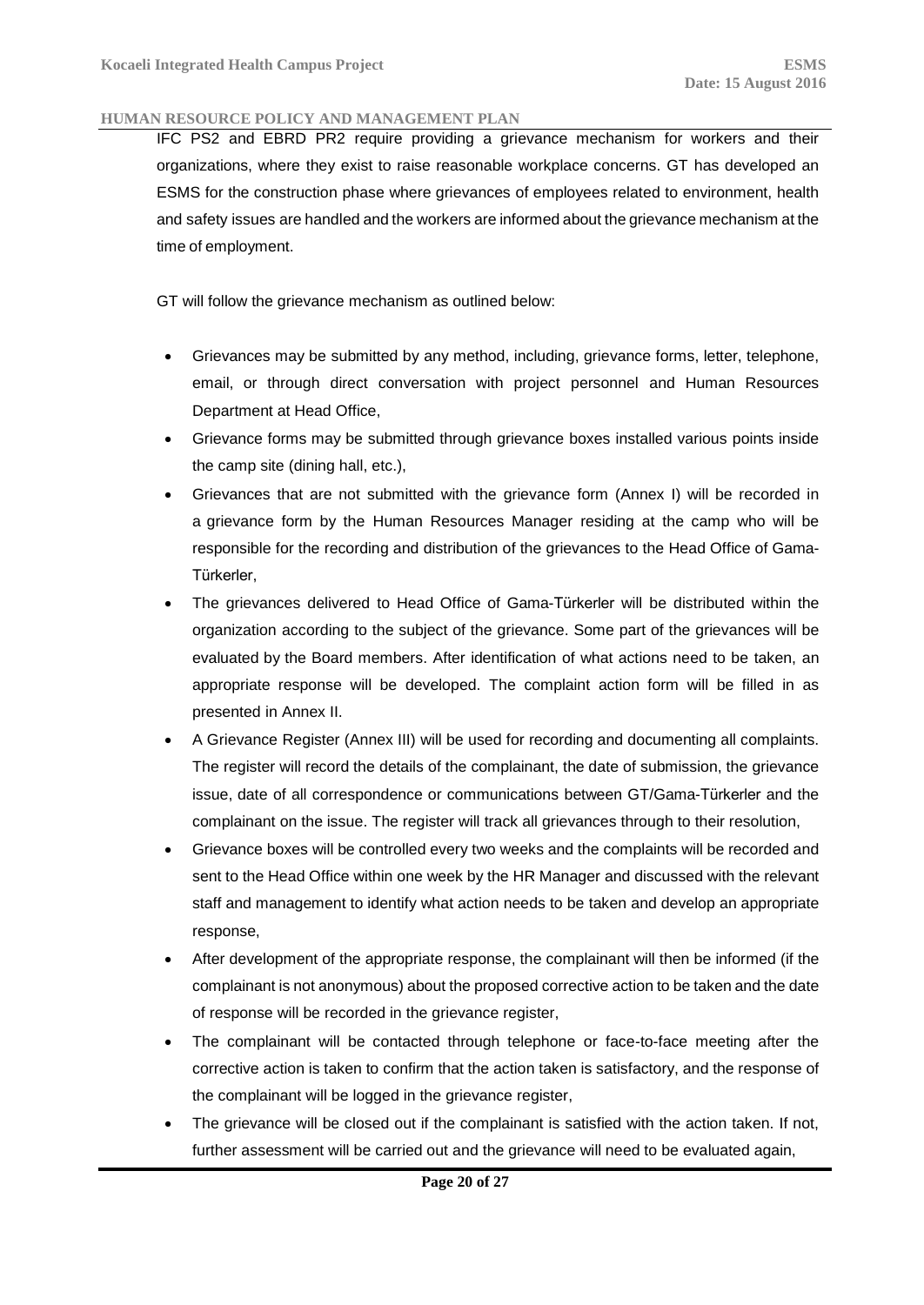- GT will attempt to resolve all complaints within one month after receipt. If this is not possible, the complainant will be informed about the progress on a regular basis.
- Subcontractors will have their own grievance mechanism but nevertheless any grievances related to subcontractors' activities may be managed in line with the mechanism described here.

### <span id="page-20-0"></span>**17. WORKERS ETHICAL CODE OF CONDUCT (CODE OF BUSINESS CONDUCT)**

All employees of GT are in the context of Code of Ethics Agreement" published by Gama-Türkerler Holding. Employees are expected to comply with the ethical rules. Gama-Türkerler Ethics Hotline is a method for reporting matters that are; potentially unethical, illegal or are in violation of the Gama-Türkerler Global Code of Conduct. Per the internally published "Gama-Türkerler Code of Ethics and Business Conduct" document, each GT employee is responsible with following these rules and also advising their business colleagues to do so.

Gama-Türkerler Code of Ethics Hotline has been established as part of this responsibility and all third parties as well as GT employees may call this line to learn more about the company's business practices and also to report any business activities they perceive as having any wrongdoing or business misconduct.

All notices regarding Code of Ethics and Business Conduct shall be assessed by the Corporate Risk Department and all inquiries shall be responded by authorized individuals. Corporate Risk Department is responsible with assessment of all notifications and complaints in regards to violation of Gama-Türkerler Global Code of Conduct and cure any disobedience or noncompliance.

In case of observing or suspecting such unethical behaviors, illegal applications or business misconducts, employee may contact Gama-Türkerler Corporate Risk Department directly via published address, telephone or e-mail. All complaints and notifications shall be kept private and inquiry process shall be run with utmost confidentiality.

### <span id="page-20-1"></span>**18. CHILD LABOR AND FORCED LABOR / NON-EMPLOYEE WORKERS & SUPPLY CHAIN**

Turkish Labor Law sets provisions related to child labor and forced labor. According to the Turkish Labor Law, it is forbidden to employ children under the age of fifteen. Children and young employees under the age of eighteen must not be employed on industrial work / construction works / construction site.

The minimum age for all construction workers is 18 years old. Workers who have not received relevant occupational training for the work they are responsible for must not be employed on heavy and dangerous work during the night. Forced labor is prohibited by the Turkish Labor Law.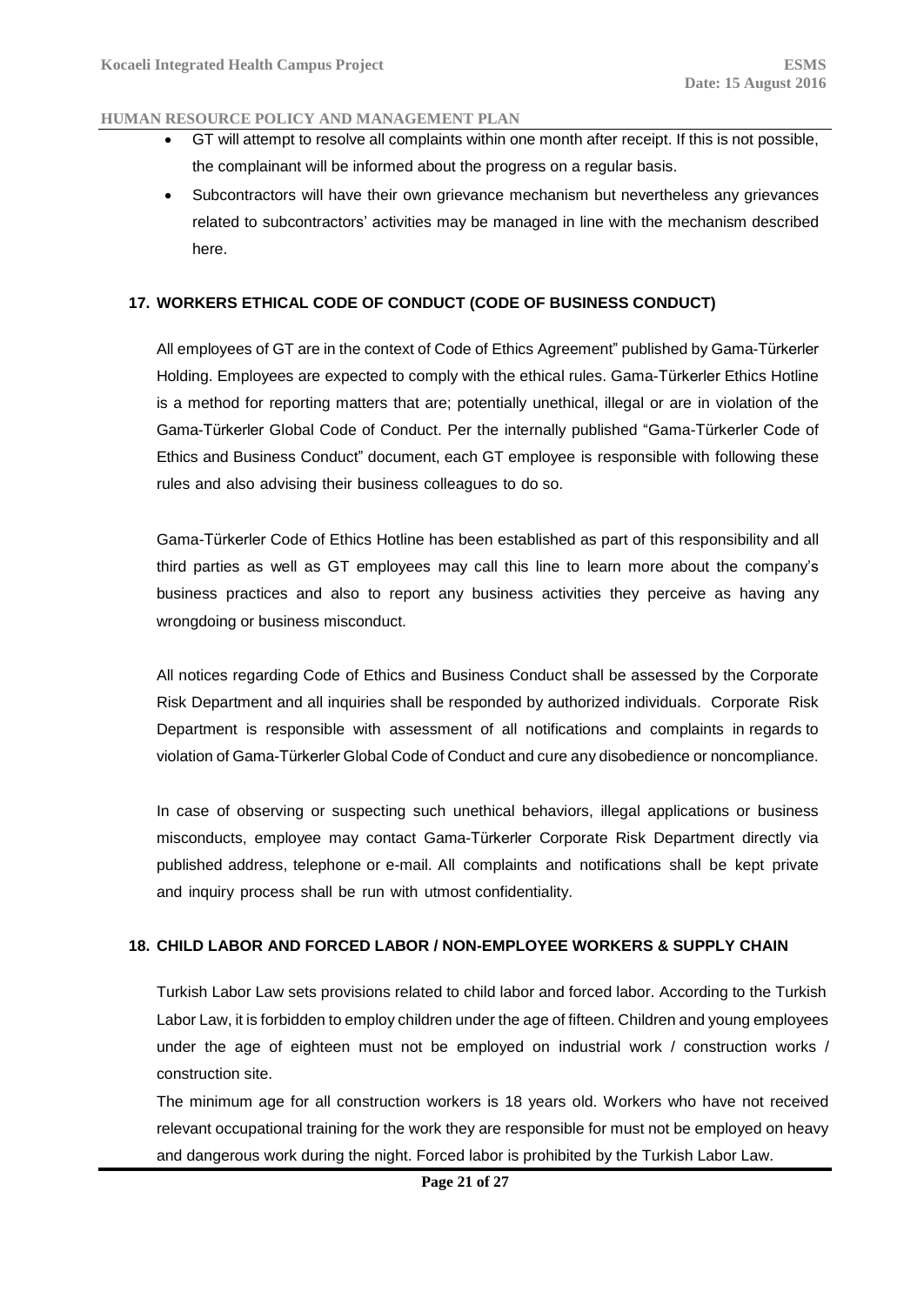EPC will comply with the provisions of Turkish Labor Law with regard to child labor and forced labor. EPC will also address child labor and forced labor in its supply chain consistent with the provisions of OPIC Environmental and Social Policy Statement, PS2 and EBRD PR2 under child labor and forced labor.

### Non-Employee Workers and Supply Chains

In accordance with IFC PS2 and EBRD PR2, Gama-Türkerler will use commercially reasonable efforts to apply the requirements of PS2 and PR2 to non-employee workers directly contracted by Gama- Türkerler, except for provisions of PS2 and PR2 under HR policy, retrenchment and supply chain.

The main objectives of Gama-Türkerler in terms of this Policy are:

- To promote the fair treatment, non-discrimination, and equal opportunity of workers.
- To establish, maintain, and improve the worker-management relationship.
- To promote compliance with national employment and labor laws.
- To care for workers, including vulnerable categories of workers such as children, migrant workers,
- To promote safe and healthy working conditions, and the health of workers.
- To avoid the use of forced labor.

EPC will address child labor and forced labor in its supply chain consistent with the provisions of OPIC Environmental and Social Policy Statement, PS2 and EBRDPR2 under child labor and forced labor.

## <span id="page-21-1"></span><span id="page-21-0"></span>**19. SPECIFIC CONDITIONS FOR SERVICE**

## *A. Accommodation Our Human Resources Policy*

GT will manage workers' accommodation and provide basic services to workers in line with the provisions of IFC PS2 and EBRD PR2 and also follow the guidance note on worker's accommodation published by IFC and EBRD (Worker's Accommodation: Processes and Standards). During the construction phase, GT will provide appropriate facilities to those employees who will need onsite accommodation. Workers' accommodation arrangements will not restrict workers' freedom of movement or of association.

Accommodations will meet national legislation and international good practice. According to the Guidance Note by IFC and the EBRD, giving special attention to the following issues with regard to housing is expected:

 Minimum space allocated per person (floor area; cubic volume; or size and number of rooms),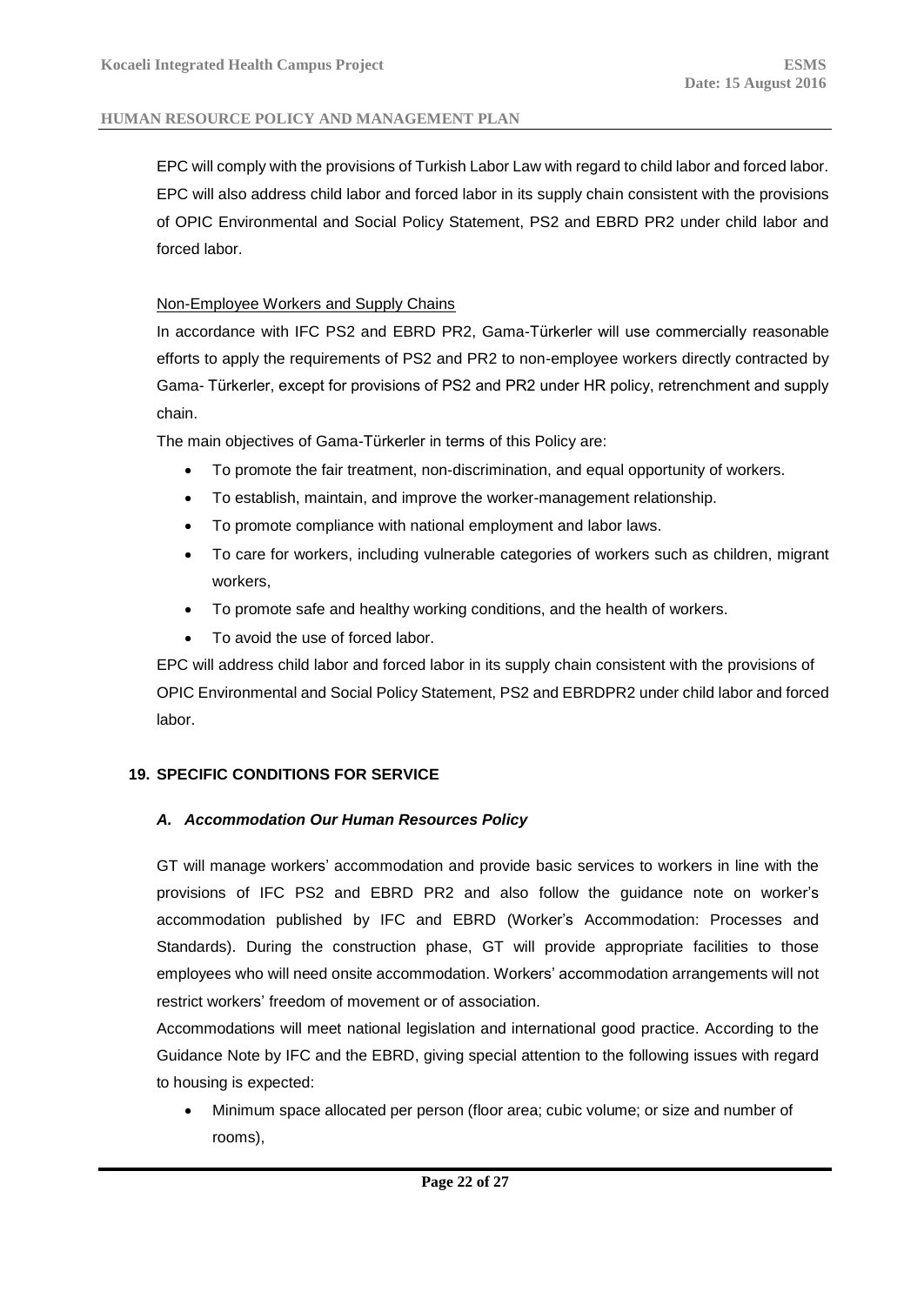- Supply of safe water in the workers' dwelling in such quantities as to provide for all personal and household uses,
- Adequate sewage and garbage disposal systems,
- Appropriate protection against heat, cold, damp, noise, fire and disease-carrying animals, and in particular, insects,
- Adequate sanitary and washing facilities, ventilation, cooking and storage facilities and natural and artificial lighting,
- A minimum degree of privacy both between individual persons within the household and for the members of the household against undue disturbance by external factors,
- Necessary provisions for any health, fire safety or other hazards or disturbances and local facilities as well as the provision of first aid and medical facilities,
- Workers freedom of movement to and from the employer-provided accommodation shall not be unduly restricted.

### <span id="page-22-0"></span>*B. Health and Safety Accommodation Our Human Resources Policy*

Occupational health and safety considerations during the construction of the IHC are common to those of most civil construction facilities. The health and safety hazards during the IHC operation may affect healthcare providers, cleaning and maintenance personnel and workers involved in waste management handling, treatment and disposal. Healthcare facility specific hazards have been highlighted to include: exposure to infections and diseases, exposure to hazardous materials/ waste, exposure to radiation and fire safety.

IFC PS2 and EBRD PR2 requires providing the workers with a safe and healthy work environment, taking into account inherent risks and hazards specific to the work. GT will develop an ESMS covering OHSAS

18001:2007 requirements for the management of health and safety issues. The management system will ensure that all applicable health and safety legislation is met during the construction phase.

### <span id="page-22-1"></span>**20. VERIFICATION AND MONITORING**

GT will implement and monitor Human Resources Management Plan in accordance with national regulations, IFC PS2 and EBRD PR2, EHS Guidelines and ILO.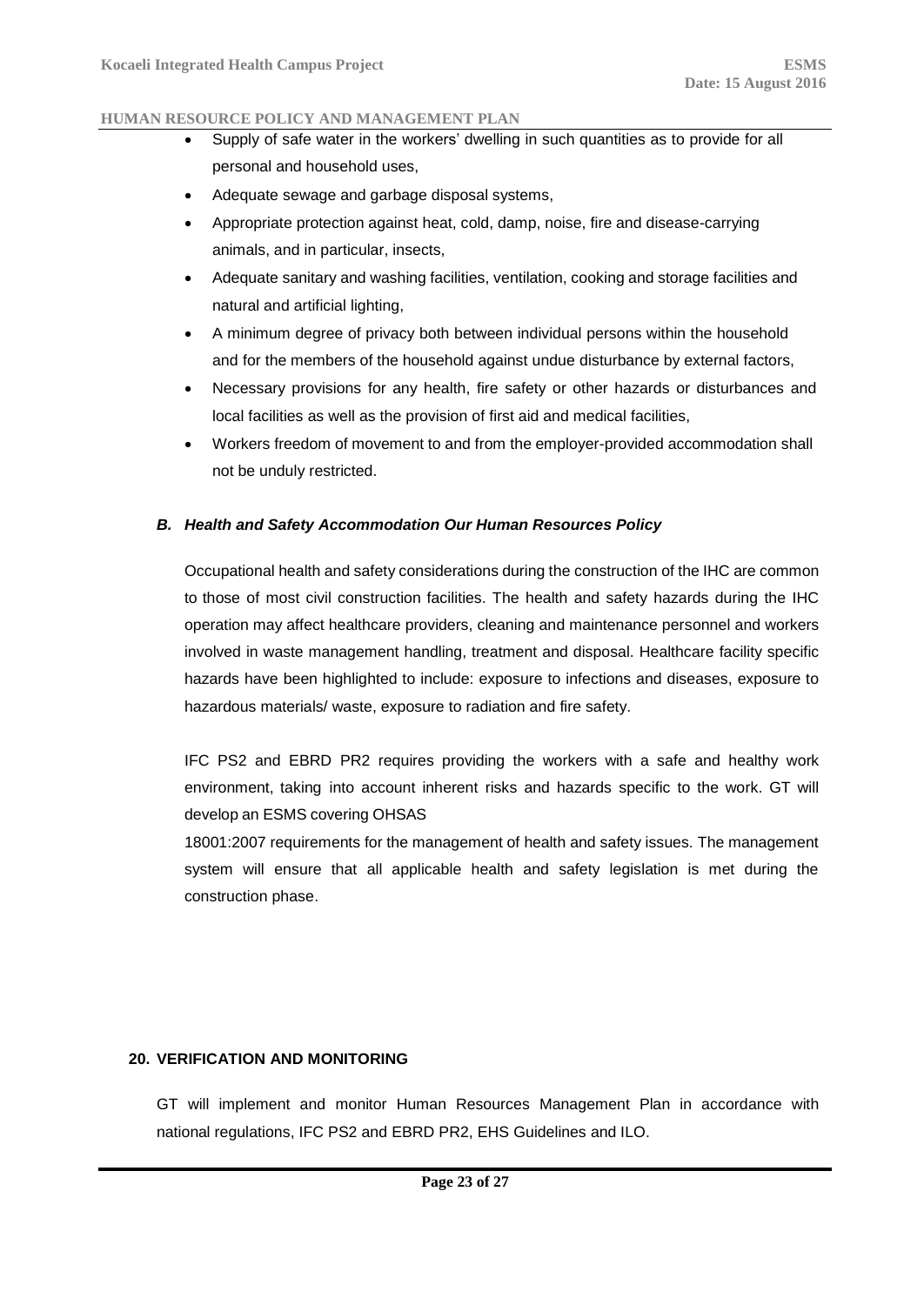In addition, with regular visits to the construction site by HR Officers from the Head Office of Gama-Türkerler and employee satisfaction surveys conducted annually, needs of the employees as well as their satisfaction status will be monitored.

### <span id="page-23-0"></span>**21. TRADE UNIONS**

The Turkish Constitution is a guarantor of trade union rights. It affirms the right for employees 'to form labor unions... without obtaining prior permission' and 'to become a member of a union' (Article 51).

Article 34 of the Constitution asserts the right to hold 'unarmed and peaceful meetings and demonstration marches without prior permission'. Articles 53 and 54 affirm the right of workers to 'conclude collective bargaining agreements and 'to strike if a dispute arises during the collective bargaining process.

Gama- Türkerler recognizes the Constitutional Rights of the workers which allow any Gama-Türkerler worker to form Labour unions or become a member of a Trade Union without obtaining prior permission.

Gama – Türkerler confirms that, all Project workers regardless of contract length, will be committed to allow to join Trade Unions.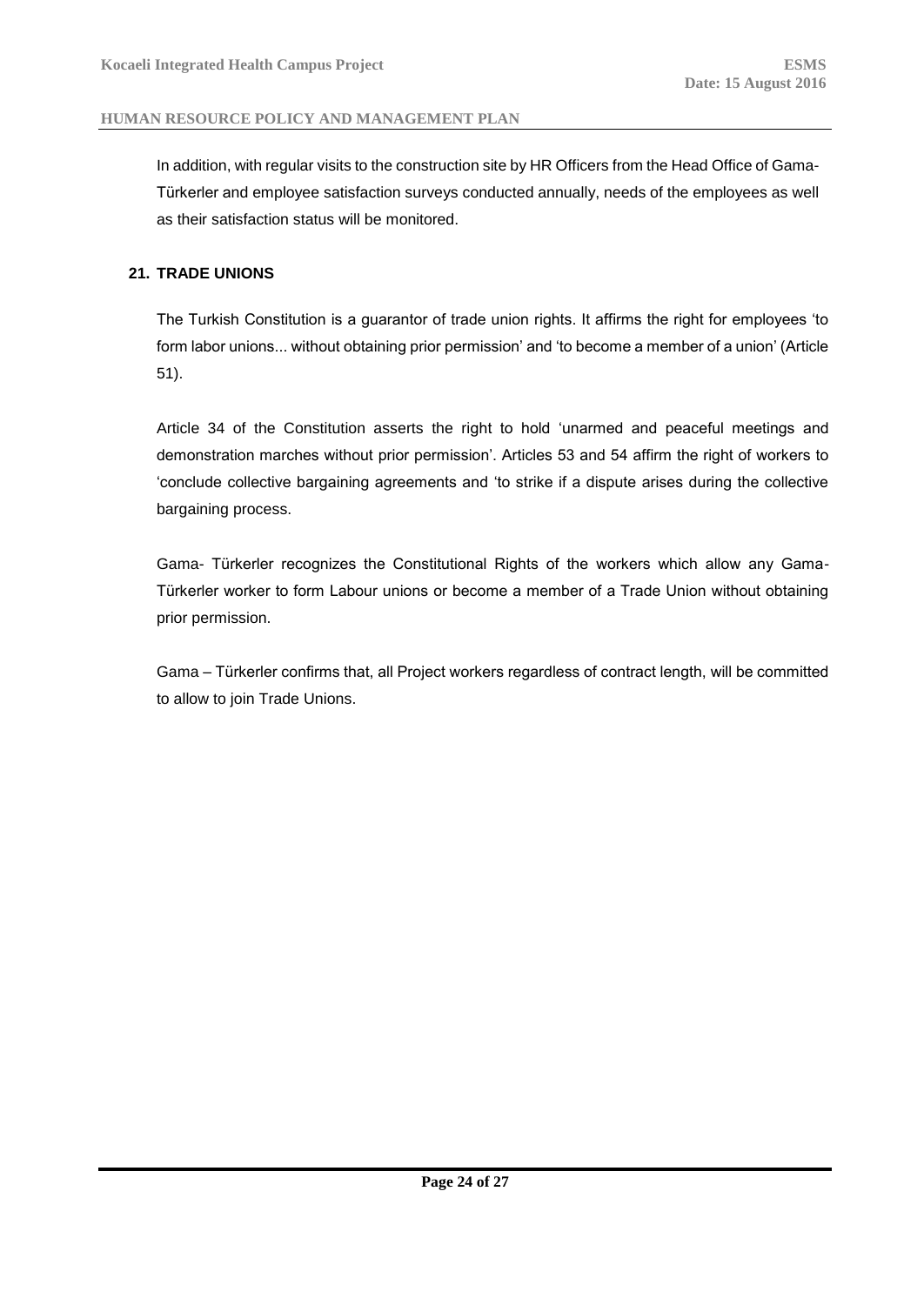## <span id="page-24-0"></span>**ANNEX– I WORKER COMPLAINT FORM**

| KOCAELI and IZMIR INTEGRATED HEALTH CAMPUS PROJECT- WORKER COMPLAINT FORM                                                                                                                                |                                                                 |                                                                                                |  |  |  |  |
|----------------------------------------------------------------------------------------------------------------------------------------------------------------------------------------------------------|-----------------------------------------------------------------|------------------------------------------------------------------------------------------------|--|--|--|--|
| <b>INFORMATION ABOUT THE PERSON SUBMITTING COMMENT AND/OR COMPLAINT (Please</b><br>leave blank if you wish to remain anonymous. Your comments/complaints will still be<br>considered by Gama-Türkerler.) |                                                                 |                                                                                                |  |  |  |  |
| <b>Full Name:</b>                                                                                                                                                                                        |                                                                 |                                                                                                |  |  |  |  |
| Date:                                                                                                                                                                                                    |                                                                 |                                                                                                |  |  |  |  |
| contacted)                                                                                                                                                                                               |                                                                 | Contact Information: (Please provide necessary information based on how you wish to be         |  |  |  |  |
| $\Box$ By mail                                                                                                                                                                                           |                                                                 |                                                                                                |  |  |  |  |
|                                                                                                                                                                                                          |                                                                 |                                                                                                |  |  |  |  |
|                                                                                                                                                                                                          |                                                                 |                                                                                                |  |  |  |  |
| Indicate your purpose: $\Box$ Comment $\Box$ Complaint<br><b>Recorded By:</b> □ Person submitting complaint                                                                                              |                                                                 | Signature confirming receipt of<br>completed                                                   |  |  |  |  |
| $\Box$ Other (please specify who)                                                                                                                                                                        |                                                                 | <b>Complaint Form copy</b>                                                                     |  |  |  |  |
| PLEASE DESCRIBE YOUR COMPLIANT BRIEFLY                                                                                                                                                                   |                                                                 |                                                                                                |  |  |  |  |
| Date of Incident Regarding Complaint:                                                                                                                                                                    |                                                                 |                                                                                                |  |  |  |  |
| o On-going (currently experiencing problem)                                                                                                                                                              | □ Happened more than once (how many times? )                    |                                                                                                |  |  |  |  |
|                                                                                                                                                                                                          |                                                                 | What would you propose to resolve the problem? (Continue on the back of the sheet if required) |  |  |  |  |
|                                                                                                                                                                                                          |                                                                 |                                                                                                |  |  |  |  |
| This section will be filled by RMİ Gama-Türkerler.                                                                                                                                                       |                                                                 |                                                                                                |  |  |  |  |
| <b>STATUS OF COMPLAINT</b>                                                                                                                                                                               |                                                                 |                                                                                                |  |  |  |  |
| Date of submission:<br><b>Complaint Logged (Y/N)</b><br>Logged by:                                                                                                                                       |                                                                 |                                                                                                |  |  |  |  |
| Date of Response sent:                                                                                                                                                                                   | <b>Complaint closed (Y/N):</b><br>Close out date and signature: |                                                                                                |  |  |  |  |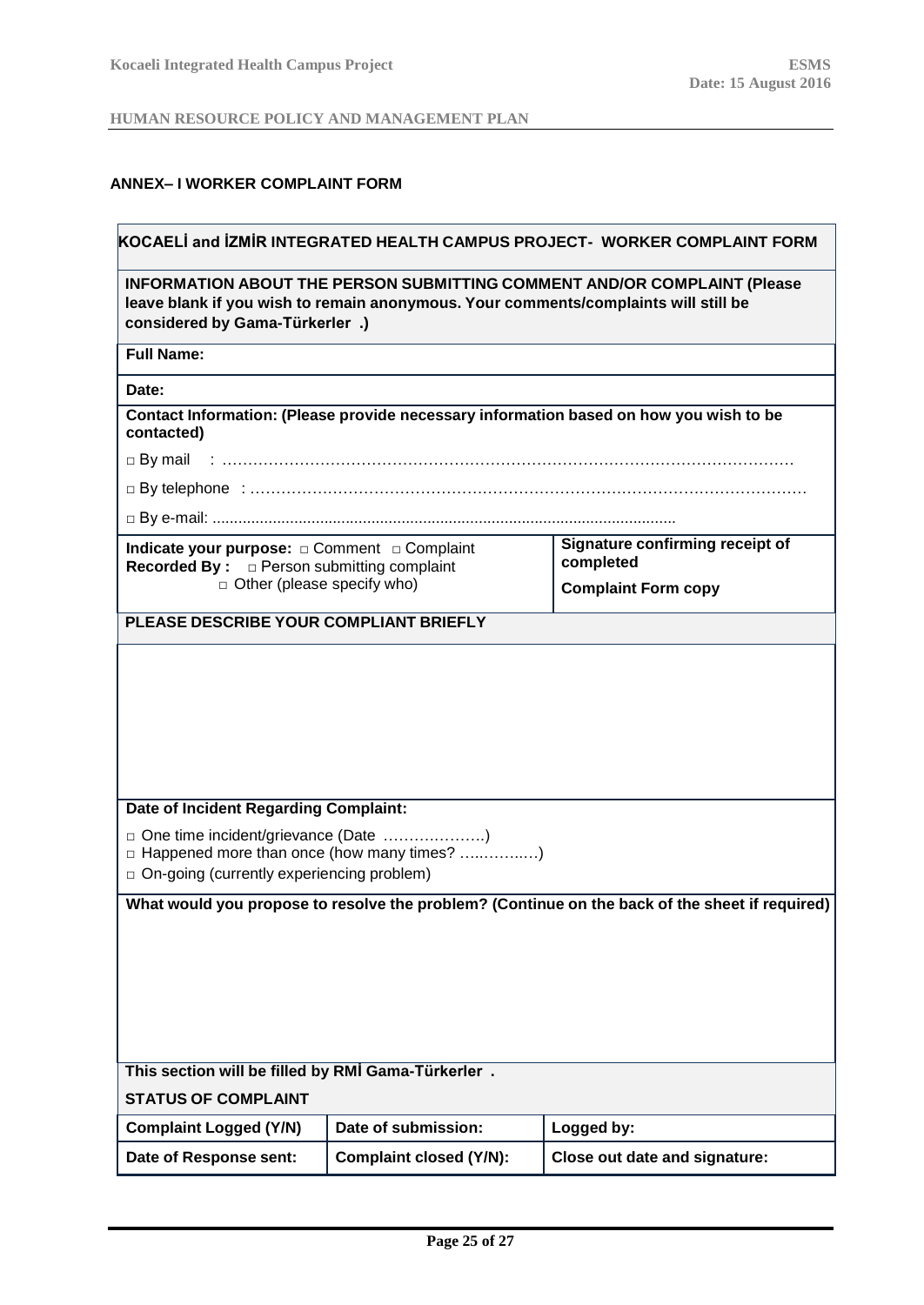## <span id="page-25-0"></span>**ANNEX II – COMPLAINT ACTION FORM**

| Information about the complainant                                       |      |                                                                |  |  |
|-------------------------------------------------------------------------|------|----------------------------------------------------------------|--|--|
| The reference number of the complaint<br>(taken from the grievance log) |      |                                                                |  |  |
| Date of grievance submission                                            |      |                                                                |  |  |
| Describe all the details relevant to the complaint                      |      |                                                                |  |  |
|                                                                         |      |                                                                |  |  |
|                                                                         |      |                                                                |  |  |
| Describe apparent cause of incident                                     |      |                                                                |  |  |
|                                                                         |      |                                                                |  |  |
|                                                                         |      |                                                                |  |  |
| Immediate action required                                               |      |                                                                |  |  |
|                                                                         |      |                                                                |  |  |
|                                                                         |      |                                                                |  |  |
| Identify preventive action (if required)                                |      |                                                                |  |  |
|                                                                         |      |                                                                |  |  |
|                                                                         |      |                                                                |  |  |
|                                                                         |      |                                                                |  |  |
| Decision of the measures to be                                          | Name | Continue on separate sheets as required.<br>Signature and date |  |  |
| taken by HSE responsible                                                |      |                                                                |  |  |
| Person responsible for<br>corrective action                             | Name | Signature and date                                             |  |  |
| Completion by                                                           | Name | Signature and date                                             |  |  |
| Verification by                                                         | Name | Signature and date                                             |  |  |